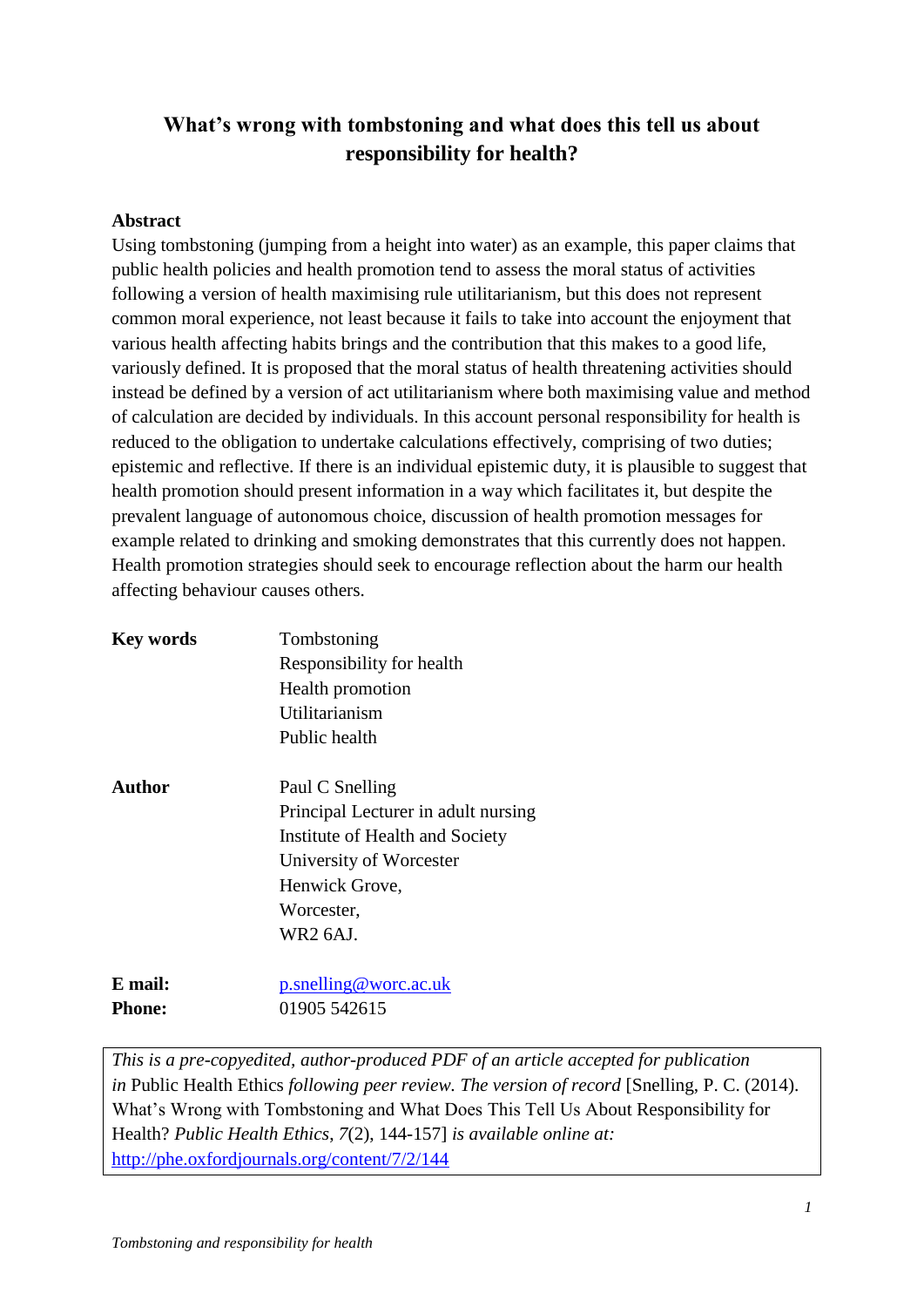# **Introduction**

The practice of leaping from rocks or fixed man-made structures into the sea has been a recreational activity around coastlines for many years, but recent increasing frequency and fatalities<sup>1</sup> have brought it to popular attention. Organisations like The Royal Society for the Prevention of Accidents (RoSPA) and Royal National Lifeboat Institution (RNLI) have issued warnings and information films about the dangers and offer advice about how to minimise risks (RNLI, undated a). There have been calls to ban the activity (Walker 2007); temporary dispersal orders have been granted at least in part to prevent tombstoning (BBC 2011a), and a youth was charged with Breaching the Peace following a tombstoning incident which necessitated lifeboat rescue (BBC 2007). Many videos of tombstoning can be found on video sharing websites, and it has been suggested that these should be removed or accompanied by warnings (Aiken 2009).

It is clear that many people undertake tombstoning in its various guises, while others disapprove of it, and in some cases this results in attempts to discourage, prevent or punish tombstoners. This paper considers the moral status of tombstoning, and by analogy, other forms of health threatening behaviour, beginning by analysing the reported responses to a tombstoning accident. Three versions of its moral status are identified, all utilitarian in origin, and yet resulting in sharply contrasting conclusions because the utility calculations use different variables. Calls to disapprove of or to prevent tombstoning are consistent with a notion of responsibility for health based on health-maximising rule utilitarianism which does not represent the moral reality of tombstoners. An alternative act-utilitarian approach is advanced using individually selected values and calculations. Responsibility for health, on this account, results in moral obligations in process rather than outcome, specifically two duties<sup>2</sup>: the epistemic duty and the reflective duty. These duties are outlined and their implication for public health discussed.

### **The case of Sonny Wells**

Aged 20, Sonny Wells concluded a Sunday afternoon drinking with friends by ignoring signs stating 'No diving – maximum penalty £500' and jumping 30 feet off the pier at Southsea into just three feet of water. Pulled unconscious from the water and airlifted to hospital, his

<sup>&</sup>lt;sup>1</sup> The Royal Society for the Prevention of Accidents (undated) state that in the five year period  $2004 - 2008$ there were 139 incidents which required rescue, including 12 fatalities.

<sup>&</sup>lt;sup>2</sup> To paraphrase Goodin (1995), responsibilities are to utilitarianism what duties are to deontology. I have used the word duties because duties denote actions.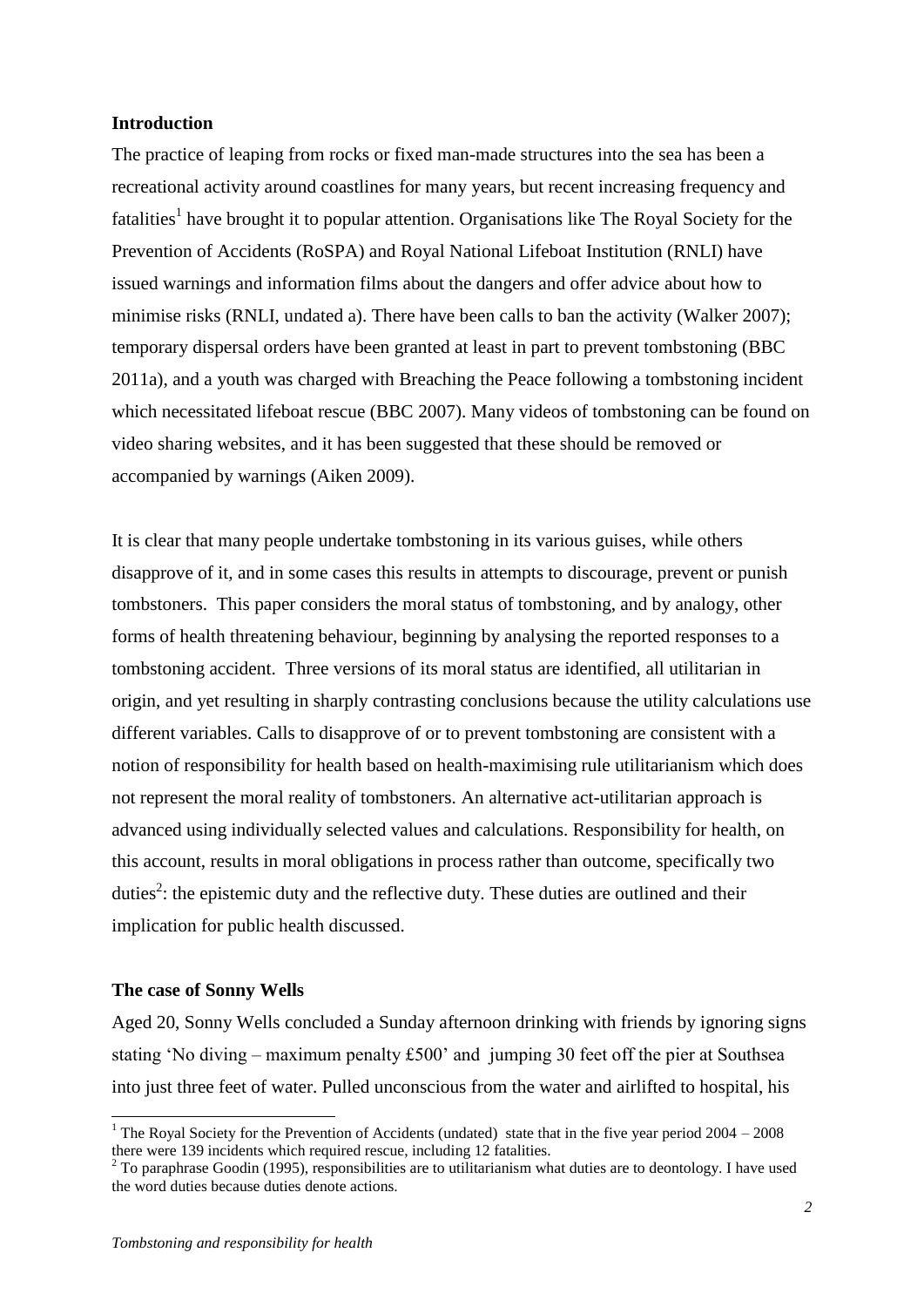neck was broken in three places, and though surgical intervention restored feeling and movement to his hands, he remains paralysed from the chest down, permanently confined to a wheelchair. A week after the accident, his parents released photographs of him in the Intensive Care Unit as a warning to others (BBC 2008a), and the following month he appeared from his bed in a video, used by Hampshire police to discourage people from tombstoning (BBC 2008b). Further videos featuring Sonny were made by the RNLI (undated) and the Dover District Community Safety Partnership (2011). Sonny's mother is quoted as saying that:

[w]e know that we can't stop all youngsters and adults from tombstoning but if we can stop just a few of them from doing it then it would have been worthwhile. If they could see Sonny they wouldn't do it. It takes him half an hour to get dressed now instead of five minutes because he has to use his teeth.

(BBC 2011b).

The chairman of the Dover Community Safety Partnership, which funded the video is quoted in the same report: 'We all must play our part in discouraging this dangerous and potentially fatal activity.' These positions can be contrasted with that presented by RNLI and RoSPA. The websites of both organisations take the markedly different line that tombstoning is a high risk activity, and should be undertaken having taken steps to understand and minimise the risks. So, for RoSPA, the advice is:

Don't jump into the unknown. Consider the dangers before you take the plunge:

- Check for hazards in the water. Rocks or other objects may be submerged and difficult to see
- Check the depth of the water. Remember tides can rise and fall very quickly
- As a rule of thumb, a jump of ten metres requires a depth of at least five metres
- Never jump whilst under the influence of alcohol or drugs
- Check for access. It may be impossible to get out of the water
- Consider the risks to yourself and others. Conditions can change rapidly young people could be watching and may attempt to mimic the activity. And, if you jump when you feel unsafe or pressured, you probably won't enjoy the experience.

### (RoSPA undated)

These statements are worthy of analysis because they express views about tombstoning from the viewpoint of those closest to it - from the parent, the tombstoner and the chairman of the local public body - rather than from professional bioethicists or politicians. The views about the moral status of tombstoning embedded within the statements are grounded in everyday experience, more closely allied to common-sense morality than moral or political philosophy. Archard (2011) argues that linkage of theory to common sense morality is inevitable, and that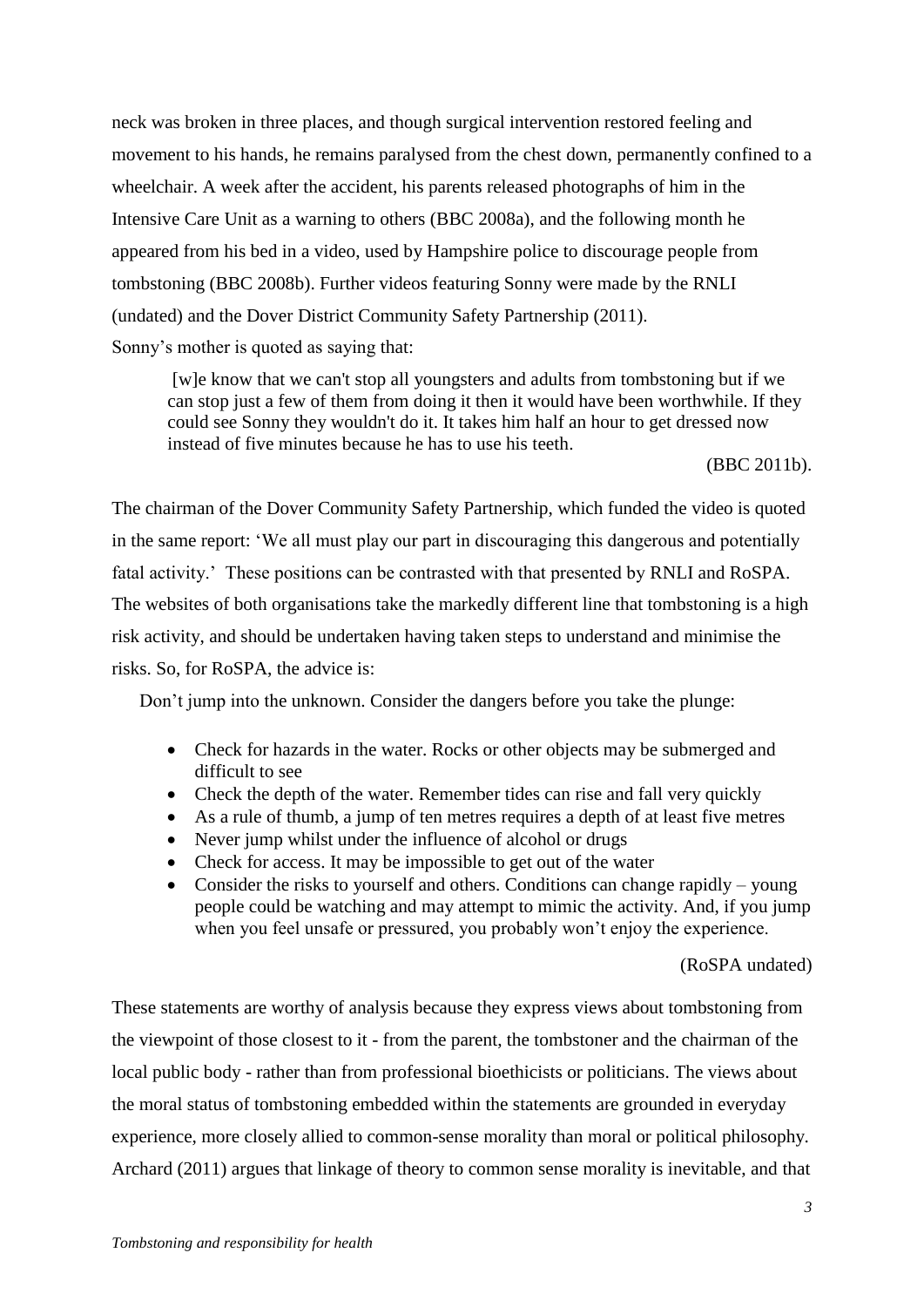a defensible moral theory, which though 'at some distance from common-sense morality' (2011, p. 124) must at least be consistent with it. In arguing against the view that philosophers can be considered moral experts<sup>3</sup>, Archard claims that the role of philosophers should properly be that of advising or coaching non-philosophers, helping them to recognise the value of a better judgement. Brassington (2013) defends a role for philosophy and philosophical technique in bioethics, though recognises that it is charged that, 'in respect of private activity, the input of a moral philosopher is mere moralising' (p.22).

There is a significant difference between the outcome of a moral assessment and the process which arrived at it, as Archard points out, between the propositional and the performative. A philosophical analysis that refers to and builds upon reasoning by the actors concerned has the advantage of being readily understood and worthy of application; it is more coaching than moralising. However, grounding analysis in the common-sense morality of the protagonist is not a full inductive analysis, attempting to build a theory from the comments. Utilising a variant of reflective equilibrium neither builds nor applies theory; the aim is simply to show that established moral theory or at least more structured thinking is consistent with commonsense expressions.

# **The Moral Appraisal of Tombstoning**

It can be argued that everything that we do is a matter for moral appraisal, at least because we could be doing something else (Seedhouse 2009). More realistically, the view that tombstoning is an act worthy of or even requiring moral appraisal is contained within Gert's (2005, p.9) 'correct' view of morality which, following Hobbes, is simply that morality is 'primarily concerned with the behaviour of people insofar as that behaviour affects others.' Bernard Williams (1985, p.12) makes a similar point. If this is accepted then tombstoning is a moral issue to the extent that it affects others and the relevant question becomes, to what extent does it affect others?

In the video produced by the Dover District Community Safety Partnership, Sonny said that

[i]t's not just what it does to you; it's what it does to your family...your friends, and it's just the way everyone has to live, you know…I have to have people on standby, on call, in case things go wrong. It's not just my life that's changed, their lives changed as well because it all revolves around me.

 $3$  But see Gordon (2012), for a response.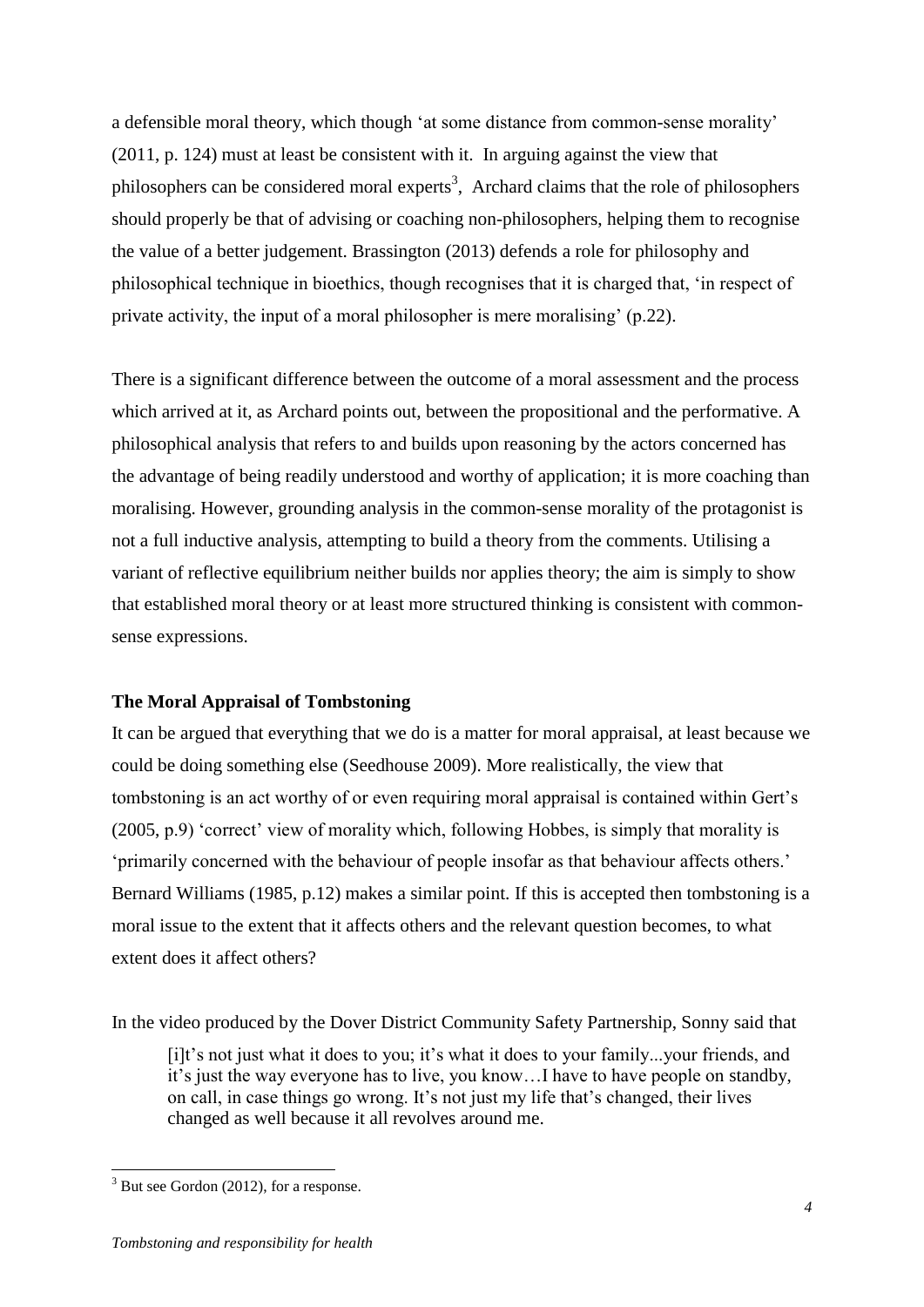Sonny's father Robbie Wells is quoted six weeks or so after the accident as saying; 'It's just selfish. It's the impact on people around you, not just the injuries; it's the years to come' (BBC 2008c). The advice from RoSPA and RNLI includes that the risks for others should be considered, identifying the possibility of setting a bad example to younger people as a special concern. These quotations support the view of tombstoning as a morally appraisable activity whose harms lie in its consequences especially insofar as they affect others.

# **Three moral positions**

Illustrated by the comments above, it is possible to identify a number of different assessments of the moral status of tombstoning. The first would be that it is wrong and should be banned. Sonny passed a notice forbidding diving (BBC 2008b) on pain of being fined a considerable amount of money, and his mother talked of 'stopping' people from doing it. Signs advising, (or requiring – it's not always clear) patrons not to dive into swimming pools are common but this injunction does not apply to jumping in, feet first, an activity assumed to be safe enough into three feet of water from the edge of a swimming pool but not from a 30 foot pier. It is also not clear whether the prohibition covers diving from the location of the sign or whether it covers the whole pier, including the end furthest from the shore where, though there will be other dangers, shallow water (the circumstance that injured Sonny) is not one of them. A ban on diving is not a ban on tombstoning itself, only jumping in a specified manner (head first) from that particular part of that particular pier. Other forms of prevention, such as erecting a barrier or other means of making unsafe jumping more difficult, do not appear to have been reported. The intention to prevent people from injuring themselves has apparently been treated as justifying the passing of by-laws, but as the foregoing nitpickery demonstrates, formulating both a law and its justification presents considerable difficulties, not least in the question of whether the harm is considered serious enough to warrant criminalisation at all.

The second position is articulated by the Chairman of the Dover Community Safety Partnership who, significantly, claims that individuals should be discouraged rather than stopped from this undertaking 'this dangerous and potentially fatal activity.' Detailed inferences cannot be drawn on the basis of the limited information available, but the statement is consistent with at least two understandings of the word 'discourage'. The first is because of the potential harm caused, that tombstoning is a moral wrong, worthy of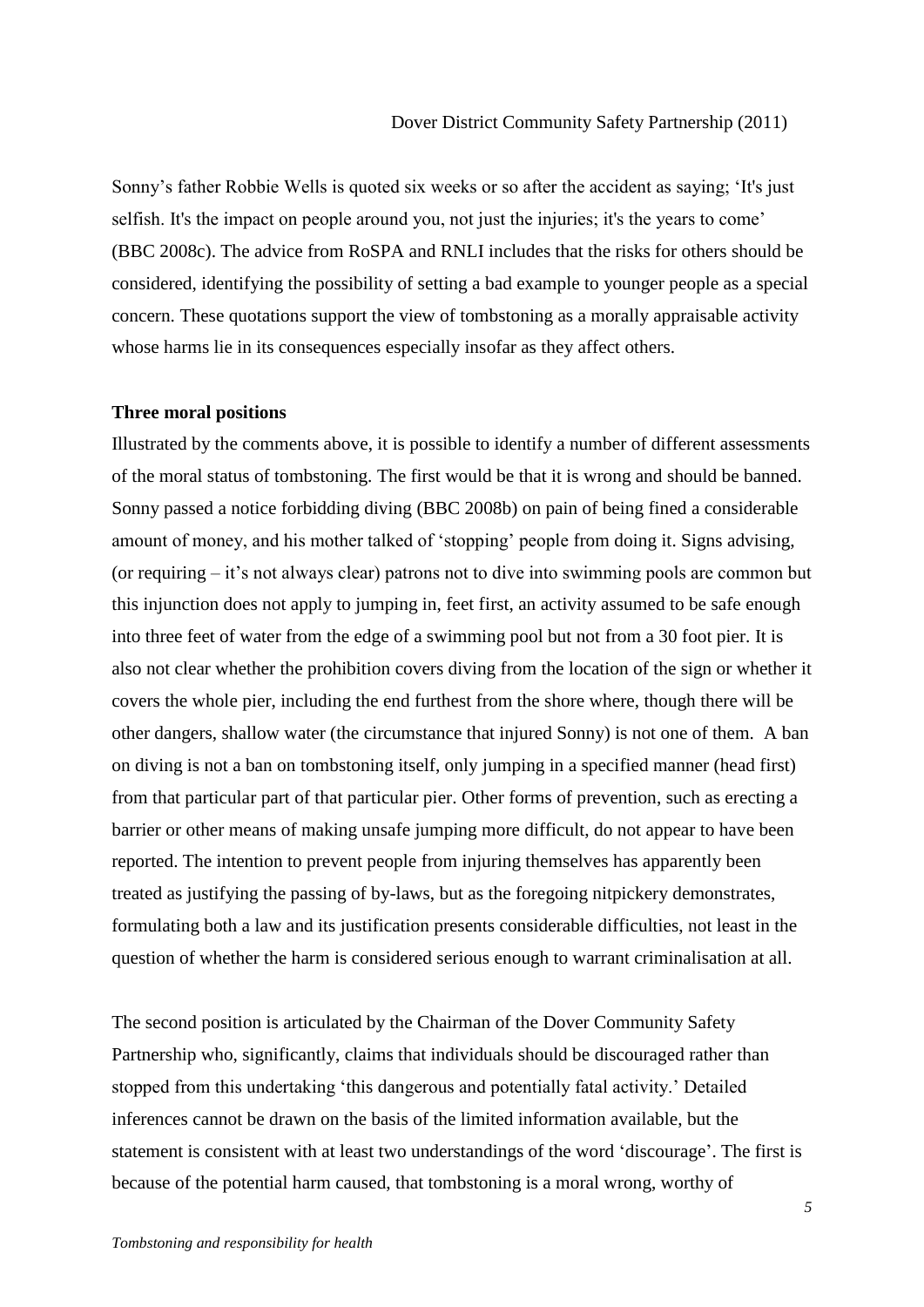disapproval as well as discouragement, that is a position from tolerance<sup>4</sup>. The second is that discouragement is merely prudential; in this case the discouragement is similar to that which discourages high risk financial investments. Given that the wrongness of tombstoning lies in its effects on others, I am inclined to assign the former interpretation. The third position is stated outright by RoSPA and the RNLI, and amounts to saying that there is nothing wrong with tombstoning, as long as it is undertaken safely; and if the sensible advice offered is followed, the risk of possible adverse consequences can be minimised.

These three positions arrive at markedly different conclusions, though the moral methodologies share a significant feature, that is they agree that the wrongness of tombstoning rests in risk and occurrence of injury. It is not stated or implied anywhere that tombstoning is intrinsically wrong<sup>5</sup>. These positions are all consequentialist positions. But a characteristic of the presentation of the morality of tombstoning as a consequentialist morality is that it has resulted in three different conclusions; that it is wrong and should be prevented, that it is wrong but should not be prevented, and that it is permissible.

# **Utilitarianism, public health, and private morality.**

It is widely recognised that the philosophical basis of public health is utilitarianism<sup>6</sup> (Holland 2007, Rothstein 2004). But this is not to say that a single fully worked up utilitarian theory can be applied to all public health issues, calculations made, and (morally right) answers revealed, and though I assume that utilitarianism of one sort or another provides theoretical underpinning of public health generally, as well as the three positions on the moral status of tombstoning, it does not follow that tombstoning is a matter for public heath ethical analysis at all.

<sup>4</sup> This would be a paradigm example of tolerance generally understood as 'putting up with what you oppose' (McKinnon 2006 p.3). Toleration requires disapproval and a failure to stop something when you could, but a more modest version might include a failure to attempt to stop that of which you disapprove.

<sup>&</sup>lt;sup>5</sup> It could be argued that there is something intrinsically wrong with tombstoning separate from its consequences, that it is simply in itself, a worthless thing to do, but this will not be considered further here. <sup>6</sup> I do not wish to get bogged down in a dispute about whether the term 'consequentialism' should be used instead of the term'utilitarianism'. There is considerable overlap between the terms and standardly utilitarianism is the paradigm case of a consequentialist theory. Foot (1985) regards consequentialism as what is wrong with utilitarianism, and Jacobsen (2008) argues that there is such a thing as non-consequentialist utilitarianism. In is entry in the Stanford Encyclopeadia of Philosophy, Sinnett-Armstrong (2012) states that '.. there is no agreement on which theories count as consequentialist…' and though its broad meaning is known, shorn of specifying adjectives the naked term 'utilitarianism' is virtually useless as an action guide. I have used the term consequentialist to suggest that the wrongness of tombstoning rests in its consequences and thereafter I have used the term utilitarian as it is more likely to denote maximizing processes as I suspect that the term 'utilitarian' is more readily understood than the term 'consequentialist'. Certainly the term bioutilitarian appears in the bioethical literature but the term 'bioconsequentialist' generally does not.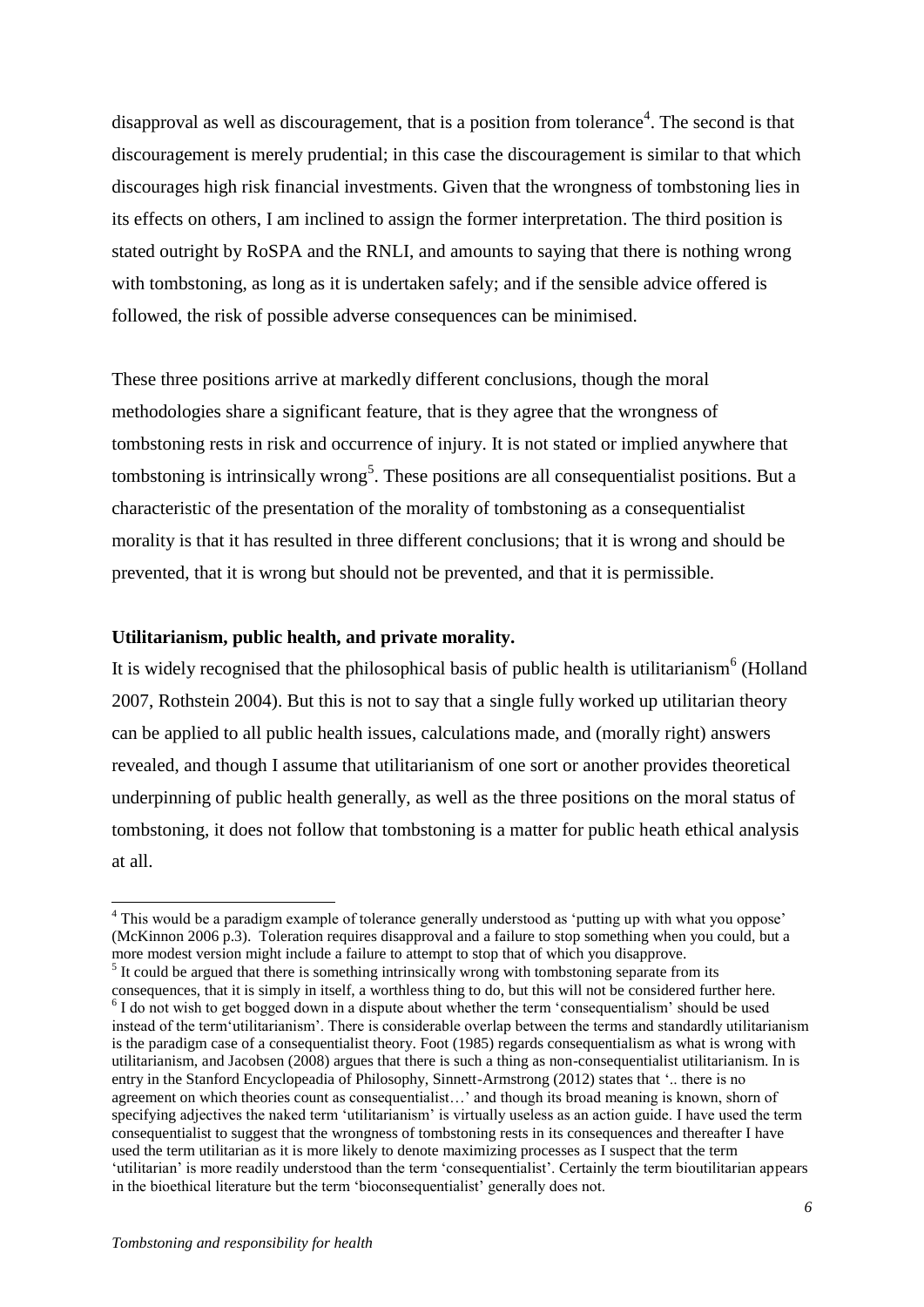The quotations at the beginning of the paper concerned what ought to be done about tombstoning rather that saying that Sonny had acted immorally, but it should not be inferred from the absence of public condemnation that tombstoning is regarded by those advocating regulation as morally permissible or that it simply is not a matter for moral appraisal. It is more plausible to infer an unstated view that tombstoning is regarded as morally wrong by those who attempt to prevent it. As I have argued, and as much as any other activity, tombstoning is a moral matter to the extent that it affects others, and this assessment of private morality should be prior to any consideration that it is a legitimate matter for public health intervention. In place of inferences and suspected moralism in transferring public health ethics into the private realm (and vice versa), it is suggested that private immorality is a necessary but not sufficient condition of something being subject to public health interventions of the sort that coerces behaviour to some degree.

At least two problems present themselves with this sequencing. First there is the possibility of genuine disagreement about moral status that can apply at the level of general rules of action, specified application of the rules, and anywhere in between. A simple view that regulations preventing tombstoning are not legitimate because tombstoning is a private matter could be rejected as question begging (Coggon 2012). An attempt to make anything the subject of public health measures could be challenged with the response that the activity is morally permissible and therefore should not be regulated. There is not much unusual in this as political (and philosophical) disagreement forms the daily backdrop to public health dilemmas, but it is enough to suggest a revision of the view that private immorality forms a necessary condition for something to be a fitting subject for consideration of public health measures. This revision would need to be of the form that a plausible defence of the view that something is immoral is required, and this must be supported by enough people so that political legitimacy for public health measures can be claimed. This might be considered imprecise but at the minimum, a defence of a moral assessment is required and this in itself would be a considerable advance.

The second problem is one of consistency of moral method. Because private morality assesses the moral status of something and public morality assesses the morality, generally, of preventing that something or a response to that something, they are doing quite different things. The moral methodology of public health ethics does not transfer into the private domain and though this may frustrate those seeking a single overarching moral theory, it is an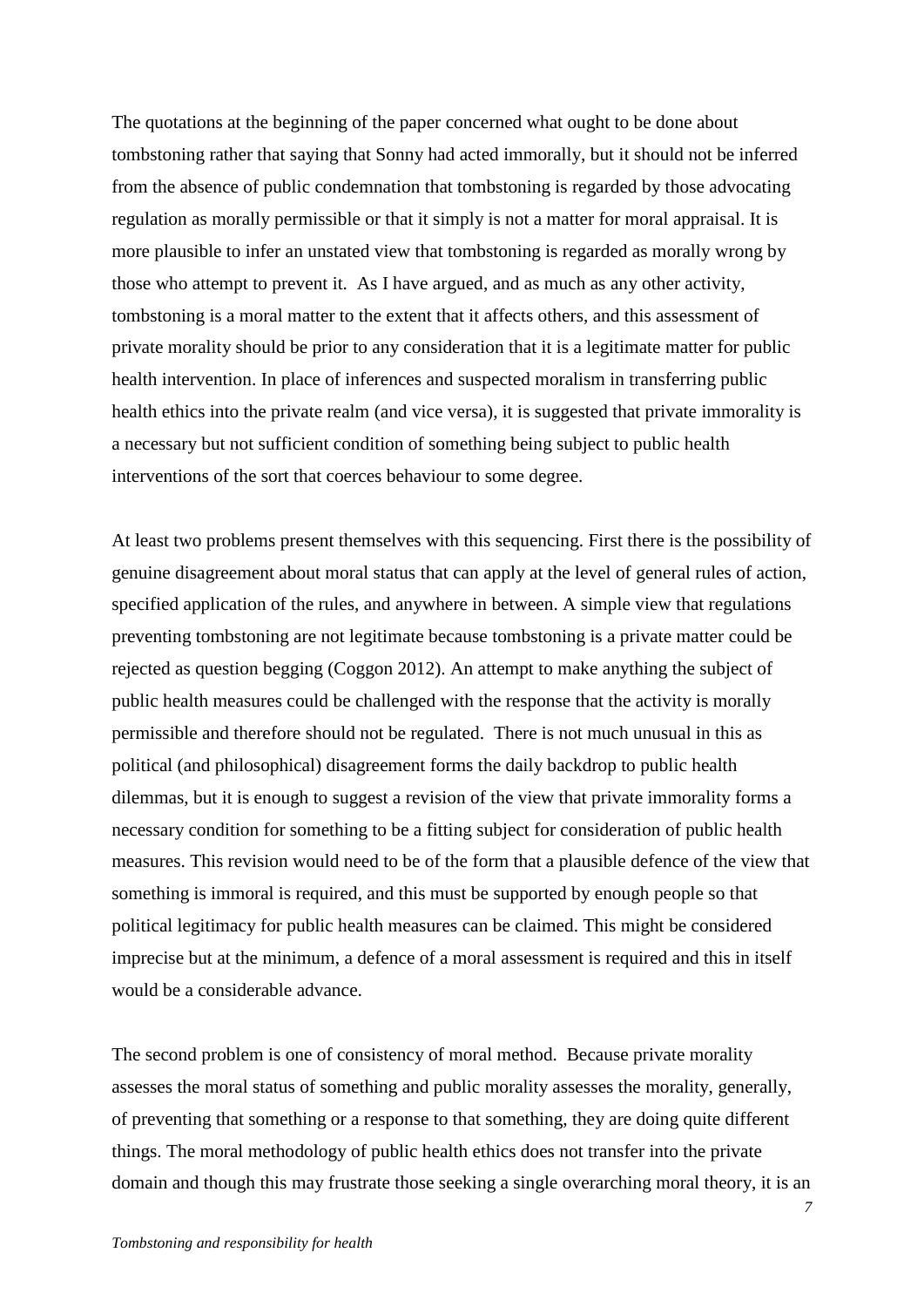understandable position for many who regard moral theory as secondary to moral practice (Sterba 2005). Even if common morality is seen as being rooted in utilitarianism<sup>7</sup>, the variant which I claim is predominantly used in public health causes problems when transferred to the private realm. The reason why utilitarianism arrives at such contrasting conclusions in the moral assessments of tombstoning is that two of the variables used in the calculations are different.

#### *Acts and Rules.*

In the matter of health threatening behaviour, maximising calculations within public health ethics tend to operate at the level of rules rather than acts. There is reluctance for public health bodies to label (lawful) behaviours as immoral even as they attempt to reduce or prevent them. The reluctance to moralise or to override the greater (professed) good of respecting personal autonomy provides reasons why rules rather than acts are used because it allows the view to be both implied and inferred that it is tombstoning that is wrong rather than my acts of tombstoning or me as a tombstoner.

The problem for anyone considering going to the pier in order to jump off it is that the rules that tell him not that he ought not to do it are not his rules. The calculations have been formulated elsewhere by an unseen, unknown hand which has not taken his circumstances as much into account as they should have. The rule has been formulated, he might think, because people jump off the pier casually, after drinking, without checking the depth of water and the strength of the currents or who are improperly dressed or prepared. None of that applies to me – I'm dressed for it, I've researched the conditions and have come with support so that if an unforeseen event occurs I will be easily rescued. I'm not doing this on a whim; it's my main recreation, what keeps me going through the dreary week, the thought of gleefully flying through the air anticipating the invigorating shock of the cold briny sea. Who are you, he might ask, to tell me that I ought not to do it? His indignation will likely deepen when he realises that he's not being told, with justification, what he ought not to do, but rather what he must not do on pain of payment of a hefty fine. He's no anarchist – he really doesn't want to be in the position of considering breaking what he considers a unjust law, he just doesn't think it applies to him.

<sup>&</sup>lt;sup>7</sup> See Hooker (2000a) on Sidgwick's Common-sense morality, and Greene (2013) for a review of the empirical evidence for dual level utilitarianism.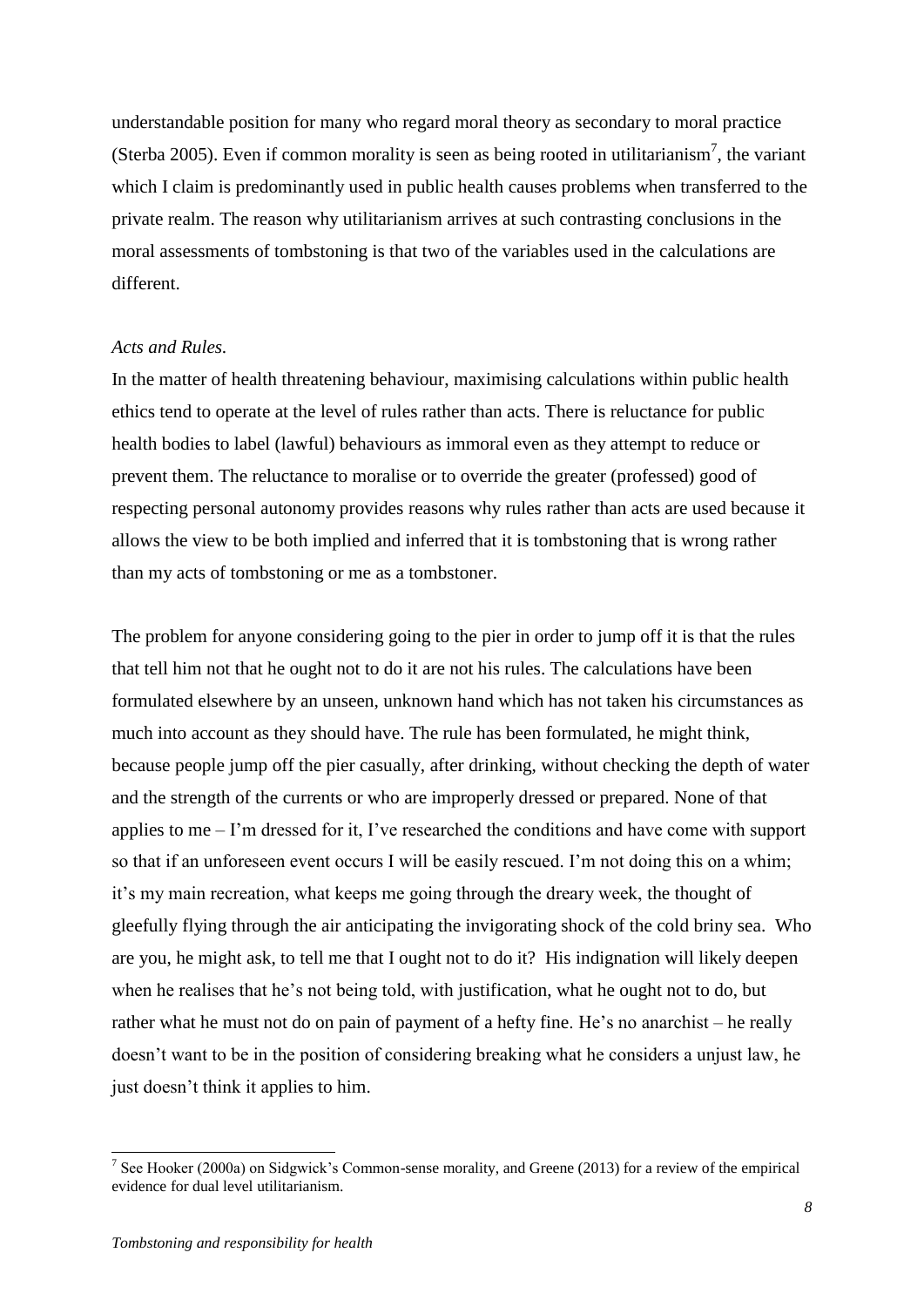His utilitarian calculation (and I assume that he does one), differs in at least three ways from that used by those arguing from a public health perspective. First, it concentrates on each act of jumping, recognising that the advice from RoSPA has been followed so that the risks have not only been minimised but also to some extent quantified. It's not an exact calculation, but the binary calculation of risk, that is the likelihood and the severity of the general consequences can both be considered, without necessarily considering the consequences of the consequences, *ad absurdum*, which has been offered as an objection to act-utilitarianism (Streumer 2003). Second, the calculation does what the rules cannot by allowing the individual to choose what to maximise, and then to perform the calculation using circumstances know only to him. When he has done these things he is able to give an answer not to the question of 'what is wrong with tombstoning?', but what, if anything, is wrong with me tombstoning from this place at this point in time, knowing these circumstances about my life. Third, the public health calculation concerns the outcomes of regulation, and not merely a moral appraisal of the regulated act or pastime.

# *The maximisation of health.*

Public health utilitarianism, including as applied to health threatening behaviour, maximises health generally. This health maximisation could be either from a position that health is of intrinsic value (in utilitarian terms that it is the ultimate utility to be maximised); or it could be a matter of pragmatic calculation because using an instrumental account that health is valuable only insofar as it enables or restricts other activities contributing to the overall good, however defined and measured is just too difficult to calculate in a rule utilitarian approach. I assume that it is more likely to be the former, with health promotion tending to regard health in a narrow sense, largely physical, rather than within the World Health Organisation's famously all-encompassing definition. For example, a textbook aimed at nurses and healthcare professionals promotes not information facilitating autonomous choice, but has as a key message; '*Getting* people to change their lifestyle requires them to make unpalatable changes…' (Upton and Thirlaway 2010, p.19 [my emphasis]), and regards behaviour choices evaluatively: 'People in the UK have always drunk alcohol, sometimes sensibly $^8$  and sometimes stupidly...' (p.107).

 $8$  The word 'sensible' also appears in UK government documents, for example, Department of Health 2010, p. 10.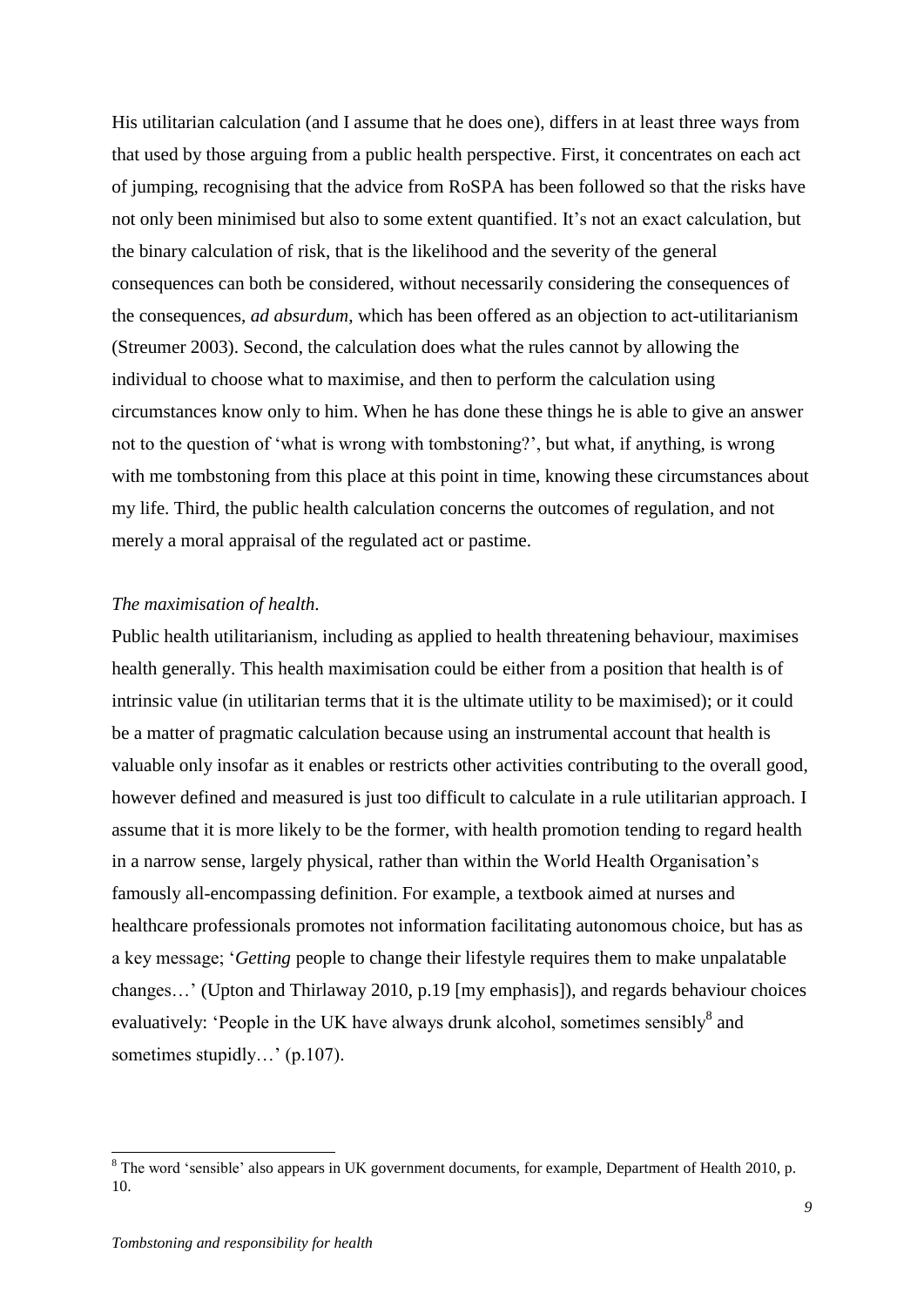### **What does this tell us about responsibility for health?**

It will not have escaped many who have read this far that the discussion about the instance of tombstoning and the associated responsibilities and views about moral status are analogous to other forms of health threatening behaviours, which constitute a significant threat to health and are subject to a range of public health measures of various sorts, including health promotion. An advantage of using cases is that they can be simple and emotionally engaging. Inferential reasoning, implied rather than stated can take the form of 'A did x which is commonly judged as a bad action with bad consequences; therefore a general maxim forbidding x is a good maxim' (Adapted from Spranzi, 2012, p.483). A further inferential move from the good maxim (of forbidding<sup>9</sup> tombstoning) to more general responsibility for health requires an argument from analogy, a more complex and controversial technique (Macagno and Walton 2009), common in bioethics and applied ethics.

The concept of responsibility for health forms a significant part of public health ethics. Discourse is frequently concerned with the notion of *personal* responsibility for health, and while philosophical analysis can bring clarity to the confused concept, much of the debate is political in nature. Despite its many ambiguities the concept personal responsibility for health forms part of the NHS constitution<sup>10</sup>, and is accepted by a large number of people (King's Fund 2004). There are three parts to responsibility for health (Snelling 2012): (1) a moral agent having (2) responsibilities and (3) liable to be held responsible in failing to meet them. This paper discusses the second part, responsibilities, and in doing so makes some assumptions about the nature of moral agency (the first part), and virtually ignores the third part (being held responsible).

Dworkin (1988) suggests that there is an essential contradiction between autonomy and obligation, and this is certainly the case where autonomy can mean simply the supremacy of personal choice and taking responsibility for health can mean doing what you are advised to do. However, the concepts of autonomy and obligation are not necessarily in conflict; the problem is that in this model obligations are defined by others. Obligations understood within

 $9^9$  To be clear, this is a moral maxim; forbidding means that tombstoning is wrong. It does not follow that it should be prevented or that sanctions should follow its performance.

<sup>&</sup>lt;sup>10</sup> Under the heading 'Patients and the public – your responsibilities' the wording was initially: 'You should recognise that you can make a significant contribution to your own, and your family's, good health and wellbeing, and take some personal responsibility for it.' In the public consultation just concluded, the word 'some' is removed so that it reads '…and take responsibility for it.' The explanation is that this is a 'technical amendment – minor drafting change,' (Department of Health 2012), though a more significant reading could be made.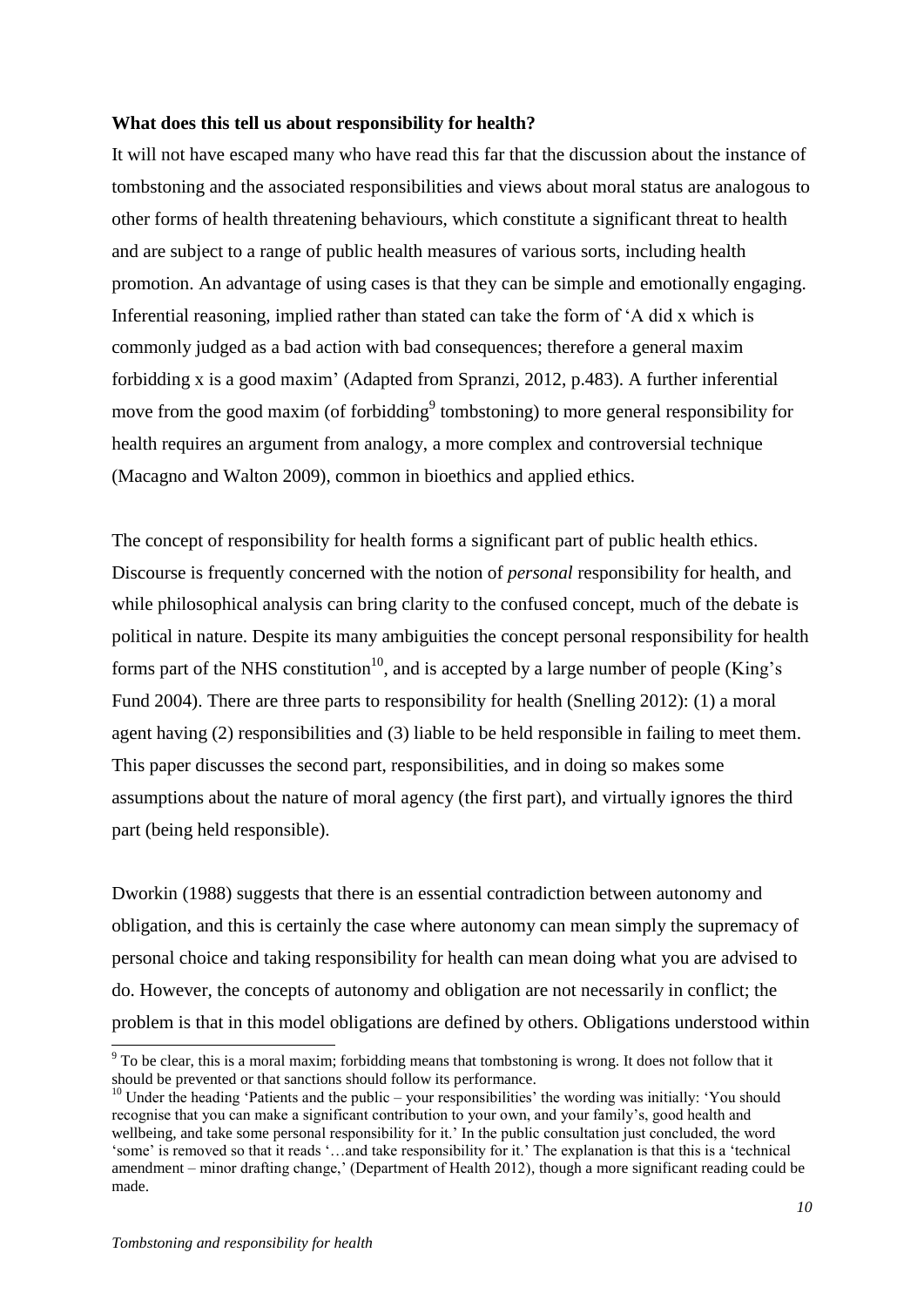an individual moral assessment augment rather than contradict personal autonomy, forming the process of moral decision making rather that the outcome, externally derived. The obligations are, principally, private obligations, and as the objections of the imagined tombstoner show, these are formulated in terms of acts rather than rules. In the private domain our responsibility is to use act utilitarianism effectively, and this amounts to two duties: the epistemic duty and the reflective duty. These interrelated obligations form our responsibilities for health.

# **Epistemic duty.**

The epistemic duty is a duty to seek knowledge, to gather evidence, and at least on certain topics, a duty which stands in need of very little justification (Levy 2006). The epistemic duty requires moral agents to enquire about the likely effects that their behaviour has on their health and its purpose is to enable and facilitate the reflective duty.

# **Reflective Duty (1) Harms**

The reflective duty requires an individual to place his health threatening action(s) in the context not only of his own life but also the lives of others affected by them. This includes family and friends but also the wider community if the behaviour has a financial or opportunity cost where there is socialised medicine. Several levels of reflection require consideration under this duty. The highest level requires deep reflection about the meaning of the good life and while the reflective duty encourages this it certainly does not require it. It does require, however, some consideration of the effect that health threatening behaviour has on others. The harms that should be considered fall broadly into three categories.

- 1. Direct harms resulting from the activity itself including injuring someone by jumping on him while tombstoning, or exposing others to second hand tobacco smoke.
- 2. Indirect harms caused not by the activity but by resultant ill health. These can be suffered (2a) by those immediately affected by poor health or death, like family members who are disadvantaged financially or who are harmed emotionally, and are also suffered (2b) by society generally through a number of mechanisms including in some cases opportunity costs *in lieu* of treatment.<sup>11</sup>

 $11$  This might be more difficult to apply than might be thought. In a systematic review of the literature between 1997 and 2007, Allender et al.. (2009) could find only two studies which calculate the financial cost of smoking related UK healthcare costs. Updating the figures, they suggest that these costs amount to £5.17 billion in 2005 – 6, compared with a figure, from the 2009 budget, of £8.1 billion raised in tobacco taxation, and a total NHS budget of £86.4 billion (H M Treasury 2009). Similarly, alcohol taxation raises £9billion from alcohol receipts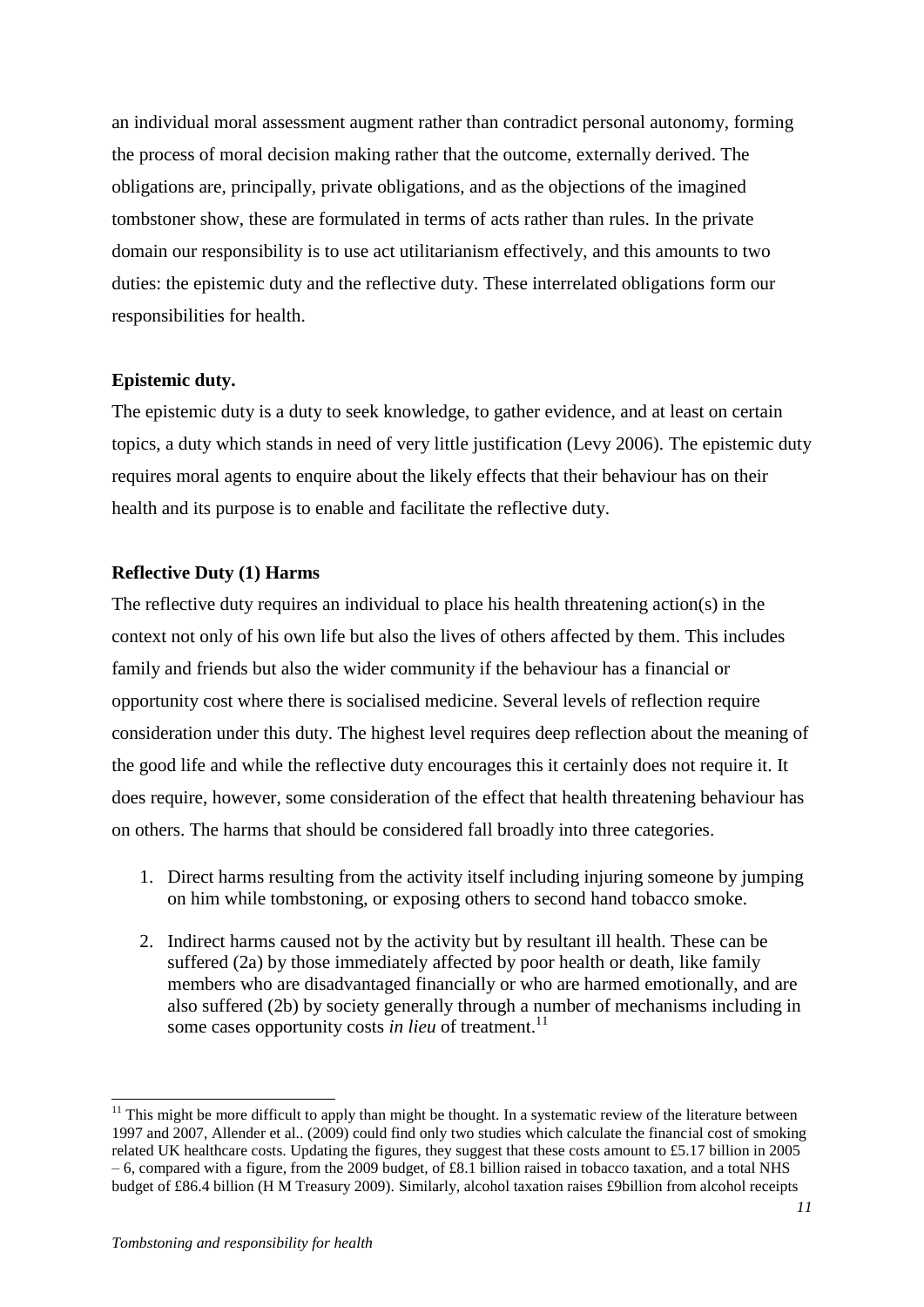# **Reflective Duty (2) Benefits**

It should be noted first of all that there is claimed to be wide benefit in facilitating autonomous choice, and this is a reason why respect for autonomy has become so dominant in society generally and particularly so in bioethics. Gillon (2003) among others makes this point in defence of respect for autonomy being regarded as 'first among equals' in the principlist scheme. He explains that enjoyment of eating fatty food results in an autonomous decision to carry on eating despite knowing and agreeing that giving them up would 'be better for me' (p.310). He seems to mean here better for his health rather than better for him generally but it appears to be on the latter grounds that he determines to continue his indulgence of these 'delectable' foods. The reflective duty encourages clarity over the issues of benefit to avoid the error of conflating what's good for health and what's good more generally. Because these more general benefits cannot usually be described as 'health benefits' they are seldom taken into account by health maximising health promoters. When he was Secretary of State for Health, Dr John Reid caused a furore when he was reported as saying 'As my mother would put it, people from those lower socio-economic categories have very few pleasures in life and one of them they regard as smoking' (BBC 2004). It is of interest that he is reported as saying that the rationale for his reluctance to disapprove is that individuals should not be patronised, but nevertheless it is a rare acknowledgement that people derive pleasure from smoking and drinking and eating, and in some cases this pleasure is more deep rooted, forming a part of character, desired or otherwise. See for example Oliver Reed's quotation that 'I don't have a drink problem. But if that was the case and doctors told me I had to stop I'd like to think I would be brave enough to drink myself into the grave<sup> $12$ </sup> (Sellars 2008).

What might be considered an extreme case of the tensions between risk and pleasure is provided by the adventures of Andrew McAuley, who left his wife and small child on the Australian shoreline in December 2006 and paddled into the sea fulfilling a long held ambition to kayak unaided to New Zealand. Two months later he drowned, agonisingly close to reaching his goal. His widow, Vicki McAuley wrote a book detailing their life together as

<sup>(</sup>Collis et al 2010) and alcohol harm costs the NHS approximately £3.5billion annually (National Treatment Agency for Substance Misuse, 2013)

 $12$  His bravery deserted him in 1987 when he gave up drinking for a year because of kidney problems, but nevertheless he died at 61 from a heart attack, an acute episode of a disease known to be associated with high levels of alcohol consumption. There is a line between autonomous choice and autonomy-restricting addiction, and Oliver Reed probably stepped over it. This very important point is not considered here.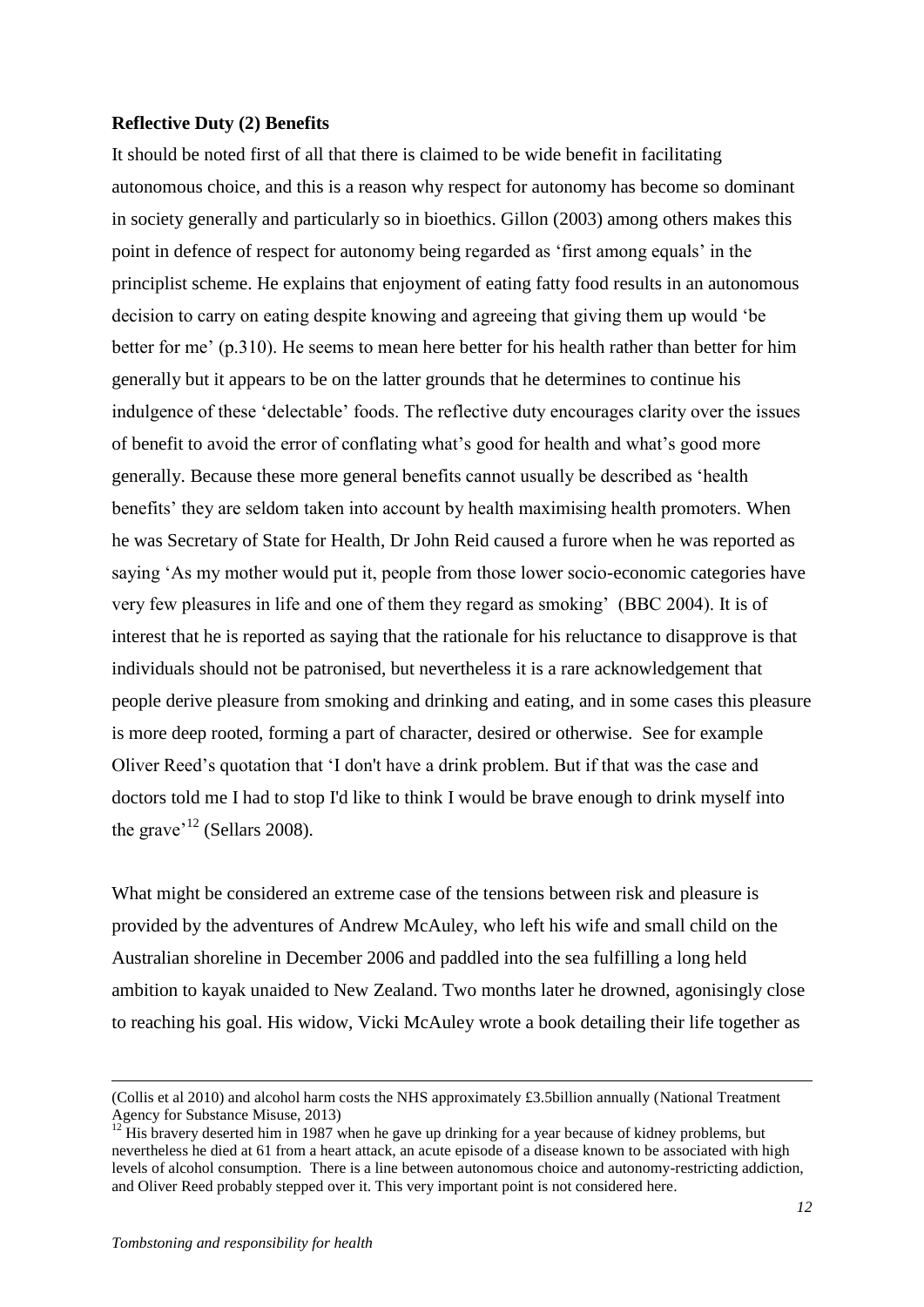well as the planning and execution of the expedition. After paddling out of the bay, Andrew McAuley talks to a bow mounted camera:

I'm really worried I'm not going to see my wife again, and my little boy. And I'm very scared…I'm very scared. I've got a boy who needs his father…and a wife who needs a husband, and I'm wondering what I'm doing here. I'm wondering why I'm doing this, I really am. And I don't have an answer. People ask me why, and I love adventure*.*

(McAuley 2010 p.6)

These examples of lives defined by adventure or hedonism do not extend to the millions of people smoking and drinking and eating more than recommended, but they do illustrate that these habits and many others which threaten health can contribute to a good life variously defined because they are enjoyable and self-chosen; something that health promotion aimed solely at changing behaviour fails to recognise. Kekes (2008 p.10) states the case eloquently:

Moralists forget that morality involves not merely a set of commands and prohibitions, but also the pursuit of an enjoyable life. No reasonable person can deny that we all have responsibilities, but it is just as important to recognise that enjoyment must be part of any life that could reasonably be called good.

# **Reflective Duty (3) Calculations**

# *Act or Rule?*

A problem for the comparison of tombstoning with the more general targets of health promotion is that health promotion is formulated as rules, whereas the tombstoner more readily uses acts in his preferred utilitarian calculations. Although there are clear differences in how to calculate right action between acts and rules, Brad Hooker (2000b), who has advanced a detailed account of rule utilitarianism, concedes that in ordinary morality, not only are the outcomes often the same between act and rule utilitarianism, but also the versions agree on how, generally speaking, people should go about their day to day moral thinking. As Upton (2011) points out, we do best by careful deliberation on acts which require it, but that generally the familiar rules 'with which we have grown up' (p.435) serve as an effective starting point. Such deliberation results in the distance between act and rule utilitarianism being less significant in practice than might be expected, confirming that a kind of amalgam version is useful and workable as an action guide despite the apparently fatal objections to both theories operated alone.

It is difficult to be clear about what constitutes an act for the more common targets of health promotion. For smoking, and moving from the general to the specific, the act could be (at a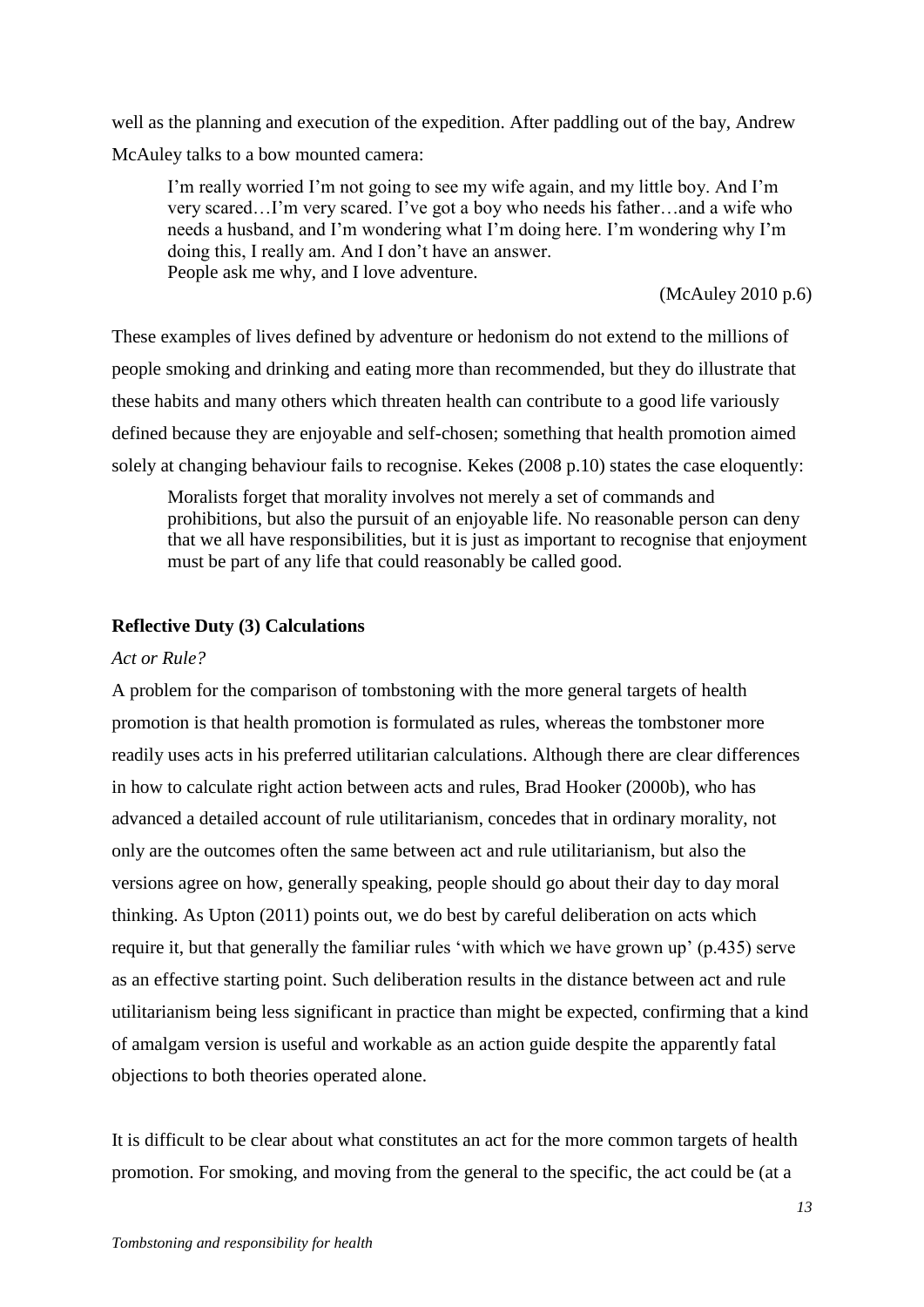pinch) being a smoker, or (just) smoking, or smoking a cigarette, or even taking a drag from a cigarette. It would be absurd to require a utility calculation before each drag or each cigarette, and in any case they would be identical and could lead to fallacious reasoning similar to the fallacy of the heap of sand or the fallacy of the beard (Clark 2002): this drag on this cigarette won't cause me any long term harm, therefore neither will the next, nor the next…therefore smoking won't cause me any long term harm. Advocating act utilitarianism for smoking so that it is analogous to tombstoning requires the act to be conceptualised more generally, as the act of being a smoker; that is the thing (like a single act of tombstoning) that is harmful to health. This will apply to established smokers but a different calculus would apply to those who have never smoked or those who have smoked and given up but are vulnerable to restarting. In these cases the act of lighting or smoking a cigarette may lead to the individual (re)turning from a being non-smoker into a smoker (that is the thing that is harmful) and so the smoking of a single cigarette or perhaps a few cigarettes over the course of an evening assumes a greater significance here than for the established smoker. Arriving at a theoretical preference for the level of analysis is ambiguous between and within the practical cases of tombstoning and smoking, but accepting, with Hooker (2000b) that in practice the approaches are similar, leaves the basic tension unresolved. What is needed is a theory that can account for both levels of evaluation.

# *R.M Hare's Dual level account*

Hayry's view (in 1994) was that R.M.Hare's dual level account in his book *Moral Thinking*, offered the best solution to the debate between act and rule versions of utilitarianism. Generally we can be guided by the intuitive rules which constitute the first level of moral thinking, formed by experiences and moral emotions, but conforming to a version of general rule-utilitarianism. The second level, acts, requires critical thinking that has selected the set of *prima facie* principles for use in intuitive thinking, and also can be employed when the intuitive principles conflict. There is potentially some confusion as to the extent to which the *prima facie* rules need to be universaliseable. If they are universal rules then the formulation will be of the sort that 'people shouldn't smoke', whereas an individual is more likely to formulate a rule in terms of whether 'he should smoke'<sup>13</sup>, or perhaps even (recognizing that this is problematic for utilitarianism) that 'he is permitted to smoke.' Hare's critical level equates act utilitarian calculations with that kind of rule utilitarianism 'which allows its rules

 $13$  Universalised, this might take the form of everyone in circumstances that are the same as mine should smoke (or is permitted to smoke).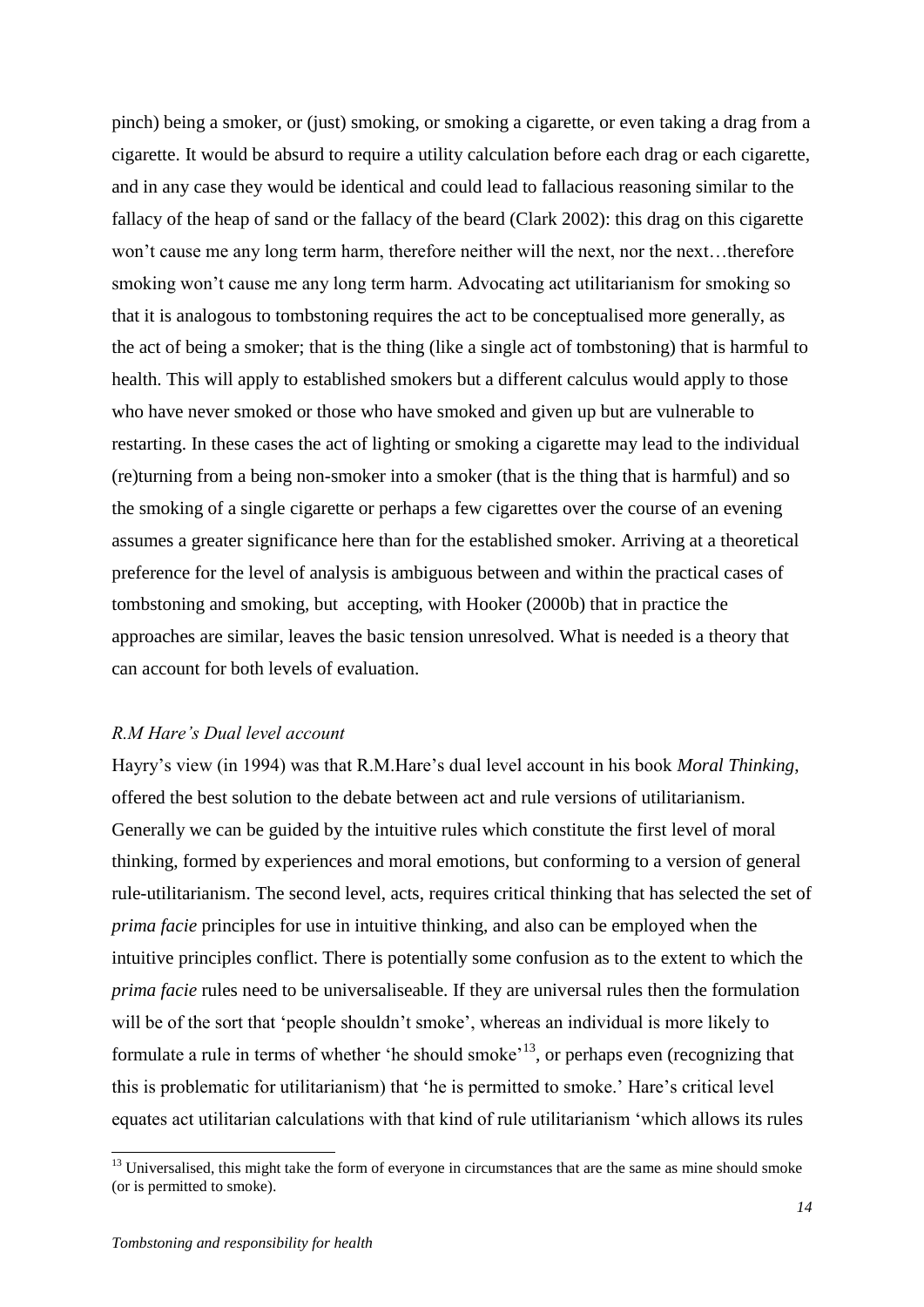to be of unlimited specificity and which therefore is not distinguishable from actutilitarianism' (1981 p.43). For practical purposes it does not really matter at the critical level whether the agent specifies universal rules so that they apply to his circumstances, or takes an outright act-utilitarian approach, but both of these approaches stand in opposition to the rules generated by orthodox health promotion which are much more general in orientation.

# *What to maximise and how.*

Having reflected on the wider risks and the benefits of the act or the behaviour under consideration, utilitarian moral theories require that a calculation be undertaken, placing the positive value of the act or behaviour against the potential harm that injury or death brings to those affected. The maximised value can be variously chosen; health, welfare, utility, preference or happiness, and while difficulty in calculation is acknowledged as a significant problem with all utiltarian theories, weighing up pros and cons of decisions, and not only in the moral domain, is a fundamental part of everyday life. It is clear what is meant when we say that all things considered this or that decision is better even though we would be hard pressed to show our detailed working out.

A problem with this is that if the decision making process cannot be articulated neither can it be scrutinised. In law, decision making processes can be challenged via judicial review which can find that decision making processes considered irrelevant criteria or failed to consider criteria which they ought to have done, but no appeal process exists in the reflective duty. It would be difficult to separate an objection, from a person whose objections matter, that the wrong conclusion (that I go tombstoning) has been reached, from an objection that the reflective process is inadequate (that the interests of my family have not been given sufficient weight). This might be a matter for discussion and potentially, blame, but ultimately it is a matter for the individual, similar to the question of what property should be maximised. Only a person at the centre of the decision knows his own thoughts and feelings and is much more able than a disinterested observer to judge the likely<sup>14</sup> consequences of his action on those who are affected by it. An attempt to prescribe a decision making process is vulnerable to the same moralising critiques as prescribing actions, though the defence of moral expertise is

 $14$  Likely rather than actual consequences. A critique of all forms of utilitarianism is that consequences are very difficult to predict. Empirical research can diminish the strength of the critique. See Lang (2008) on the cluelessness objection.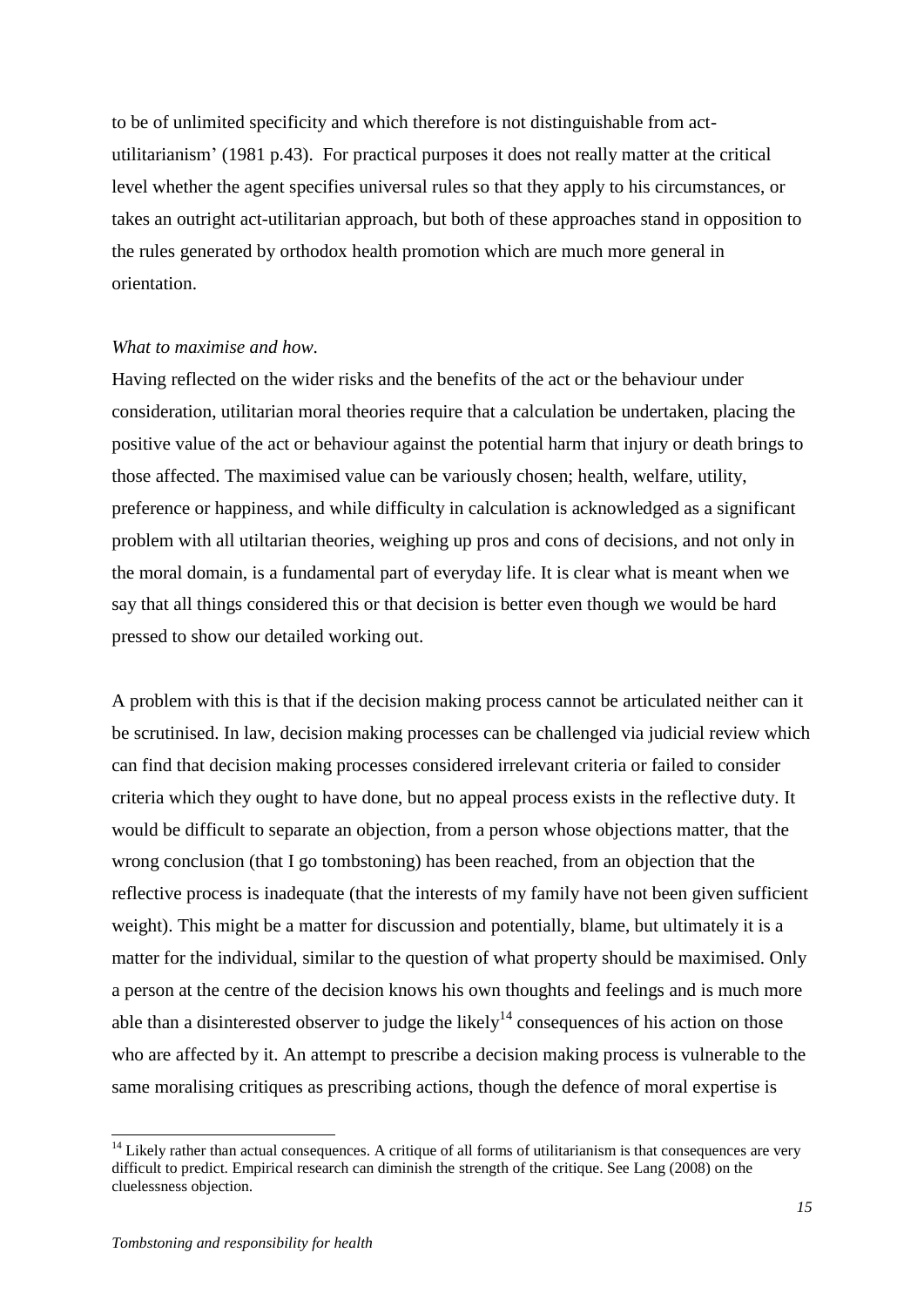probably stronger here. The reflective duty requires a process of calculation and recognises that there are many ways to perform it. The choice and justification of maximising property and decision making procedures are matters for the actor, and he is accountable for them. At the centre of her grief at losing her husband and father to her child, Vicki McAuley was quoted a week after his death as saying:

These are a few words that I'd like to say to my most wonderful man. To have the courage to pursue your dreams and believe that anything is possible is a rare gift ... You are our hero. You live for adventure. You've just had one incredible adventure this time, and we were with you all the way ... Ant, you have taught me how to live. Chandler (2007)

It would be easy to characterise his behaviour as selfish or reckless, and many would. But Vicki McAuley has not because she alone really knows what it meant to him, and what it would have meant for him to forgo his ambition. His epistemic and reflective duties were performed, and though the result was catastrophic, the decision was, as far as process is concerned, moral. Strawson's (1962) reactive attitudes account of responsibility defines the moral status of an act in terms of its provoked response, amply demonstrated in the anger of Sonny's parents and Vicki McAuley's pride; Andrew McAuley met his responsibilities and Sonny Wells did not.

### **Policy Implications.**

Autonomy is (purportedly) valorised within western health care systems, and autonomous decisions need information, recognised by the need for sufficient information for valid consent for care and treatment. However, illustrated by the ready adoption of behavioural insight (Cabinet Office 2011, Yeung 2012), current practice within health promotion is not to facilitate the epistemic duty, but rather to present information in a way designed to persuade people to change their behaviour. Unlike the process of gaining consent for treatment, the value of behaviour change, predicated upon the value of health, overrides the value of facilitating autonomous decisions. As Allmark and Tod (2007) have pointed out, health education, unlike other forms of education is evaluated not in terms of what people know but whether behaviour has changed.

For example, the strategy to reduce drinking is skewed away from education and towards behaviour change. Putting to one side the fact the evidence upon which the recommendations are based will be almost 20 years old by the time a review is completed (House of Commons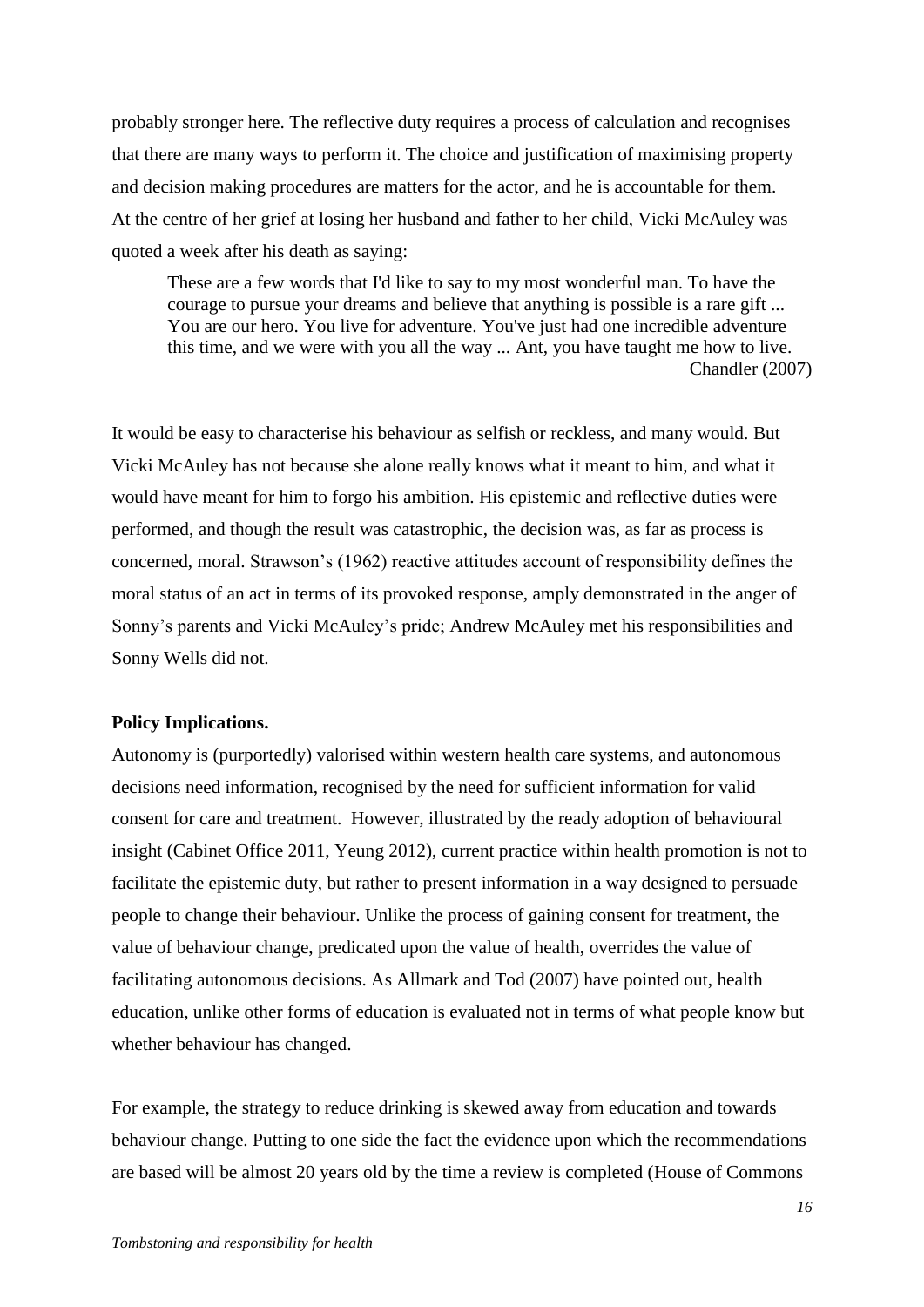Science and Technology Committee 2011) current guidance, though written for a public audience, is difficult to interpret. A key document is 'Your drinking and You' (NHS 2012), which gives the lower risk guidelines as 'No more than 3-4 units on a regular basis'. Clarification is offered for the word 'regular': 'Regular in this context means drinking in this way every day or most days of the week.' It is unnecessarily unclear why the daily allowance is given as 3-4 units with no indication as to whether it is 3 or 4 units. Of the 22 other countries used as comparisons in the House Of Commons Report, only Japan, the USA and Portugal (unofficially) use a range rather than a single daily amount. The definition of regular could mean four, five, six or seven days a week. None of the other countries has this ambiguity, and only Poland uses anything other than a daily or a weekly allowance. The guidance (p.2) goes on to state that if you are drinking just above the guidelines,

- Men are twice as likely to get cancer of the mouth, pharynx or larynx (part of the neck and throat), while women are 1.7 times as likely.
- Women increase their risk of breast cancer by around 20%.
- Men and women are both 1.7 times as likely to develop liver cirrhosis.
- Men are 1.5 times as likely to develop high blood pressure, with women 1.3 times as likely

For even higher consumption the same categories, adjusted for increased likelihood are given. It is impossible for anyone to make any sort of risk assessment based on this information because the likelihoods of developing the diseases highlighted are given in relative rather than absolute terms<sup>15</sup>. The figures are virtually meaningless, and in addition the consequences of developing the diseases are not given – my blood pressure may be higher, but what does this mean for my health? Calculation of risk requires both understanding of the likelihood and the consequences of an adverse event occurring.

Information in smoking cessation material is similarly skewed. While there is evidence that mass media campaigns have some success in smoking cessation (Farelly *et al.* 2012, Bala *et al.* 2008), the evidence about how the messages are presented is inconclusive. It has been recommended that preference should be given to negative messages (Durkin *et al.* 2012) and there is some evidence to suggest that emotionally evocative advertisements work better than descriptive ones (Durkin *et al.* 2009). Farelly *et al.*'s (2102) study lumped together emotional and/or graphic antismoking advertising and found this category more effective in

<sup>&</sup>lt;sup>15</sup> A point given wider discussion in Fitzpatrick's (2001) celebrated polemic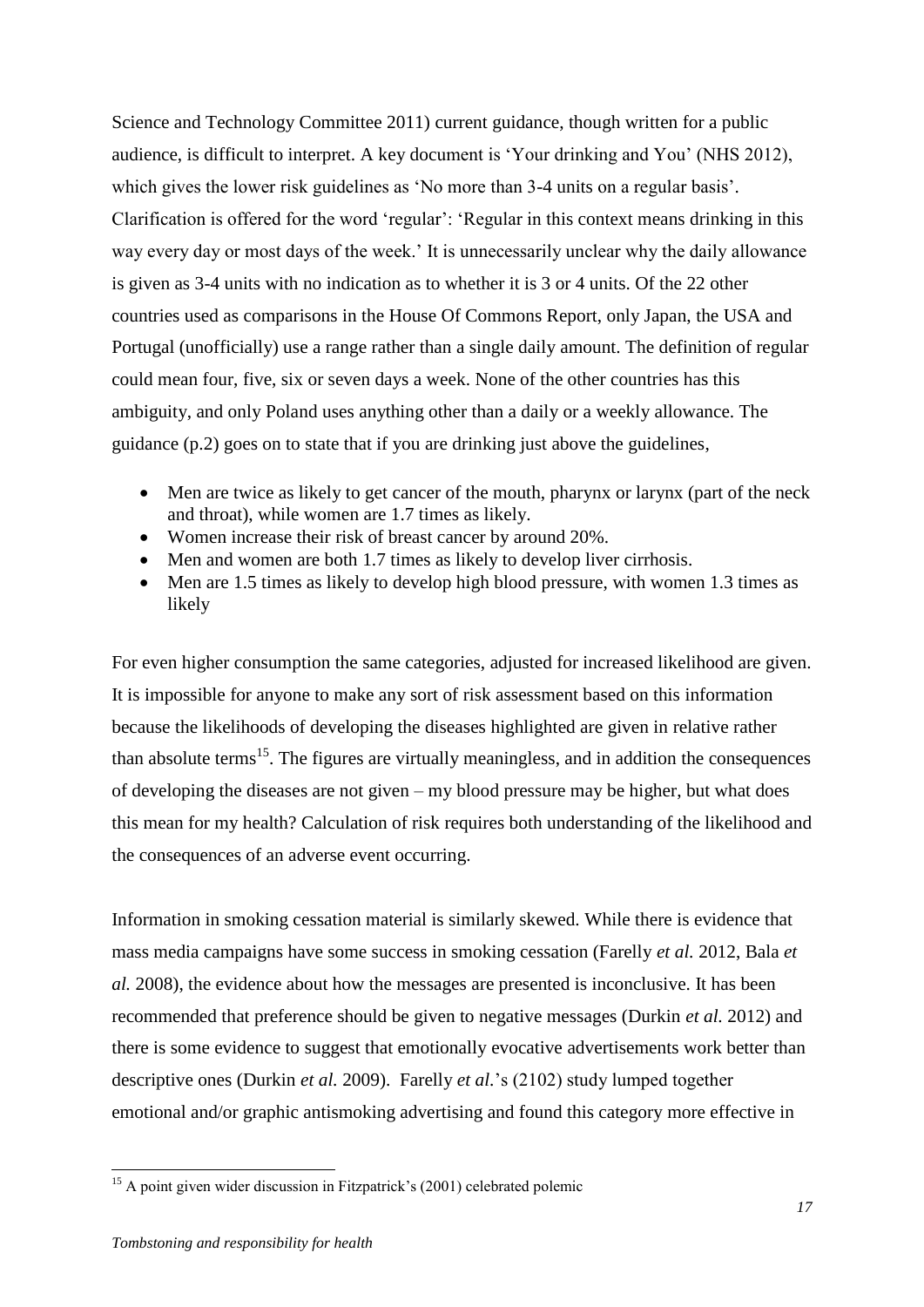quitting behaviour than comparison advertisements. The most recent UK advertisement<sup>16</sup> graphically shows a tumour growing on the side of a cigarette as it is being smoked, and while this obviously reinforces the proven links between smoking and cancer at the group level, like the alcohol information discussed earlier, it does nothing to facilitate epistemic duty and therefore reflective duty, because risk cannot be calculated $17$ . Other recent advertisements have invited smokers to consider the effect their habit has on others, for example from 2009, the 'scared and worried'<sup>18</sup> campaign showed a boy explaining to camera what he was not worried about, but concluded with a shot of him with his father smoking a cigarette on a fishing trip: '…but I am worried about my Dad smoking. I'm worried that my dad will die.' In an emotionally challenging way, this advertisement invites the reflective duty, more consistent with the responsibilities for health outlined in this paper, highlighting that the wrongness of the father's smoking is in the pain expressed in the boy's visible concern. In a similar vein, an advertisement from Australia<sup>19</sup> shows a young boy of about 4, standing alone in a train station having been separated from his mother. His concern turns to distress and as his tears begin the narrator says: 'if this is how your child feels after losing you for a minute, just imagine if they lost you for life.'

Although of interest, the reworking of mass media campaigns alone will not satisfy facilitation of responsibility for health as conceptualised by the epistemic and reflective duties. It would require a wholesale shift from 'getting' people to change their negatively evaluated behaviour to giving them information to enable an autonomous decision and encouraging them to consider the interests of others as they make it. The most that can be hoped for is that the Government and its agencies embark on a fuller justification of its strategies. This may mean a renewed commitment with explanation of the operationalization of the concept of autonomous decision making, and ways of encouraging a more morally reflective life, though this is clearly a much bigger issue than health promotion.

This is not to say that regulation and restrictions on unhealthy food availability, or tax regimes that increase the price of alcohol and cigarettes are necessarily unethical. Though something being a fitting matter for private moral assessment is insufficient for it being a

<sup>&</sup>lt;sup>16</sup> Available at<http://www.bbc.co.uk/news/health-20805059> (last accessed 3rd January 2014)

<sup>&</sup>lt;sup>17</sup> For a discussion on how these messages can foster autonomy see Barton (2013)

<sup>&</sup>lt;sup>18</sup> Available at http://www.theguardian.com/<u>society/video/2009/feb/18/worried-smoking-children</u> (last accessed 3rd January 2014)

<sup>&</sup>lt;sup>19</sup> Available at http://ww<u>w.youtube.com/watch?v=SfAxUpeVhCg</u> (last accessed 3rd January 2014)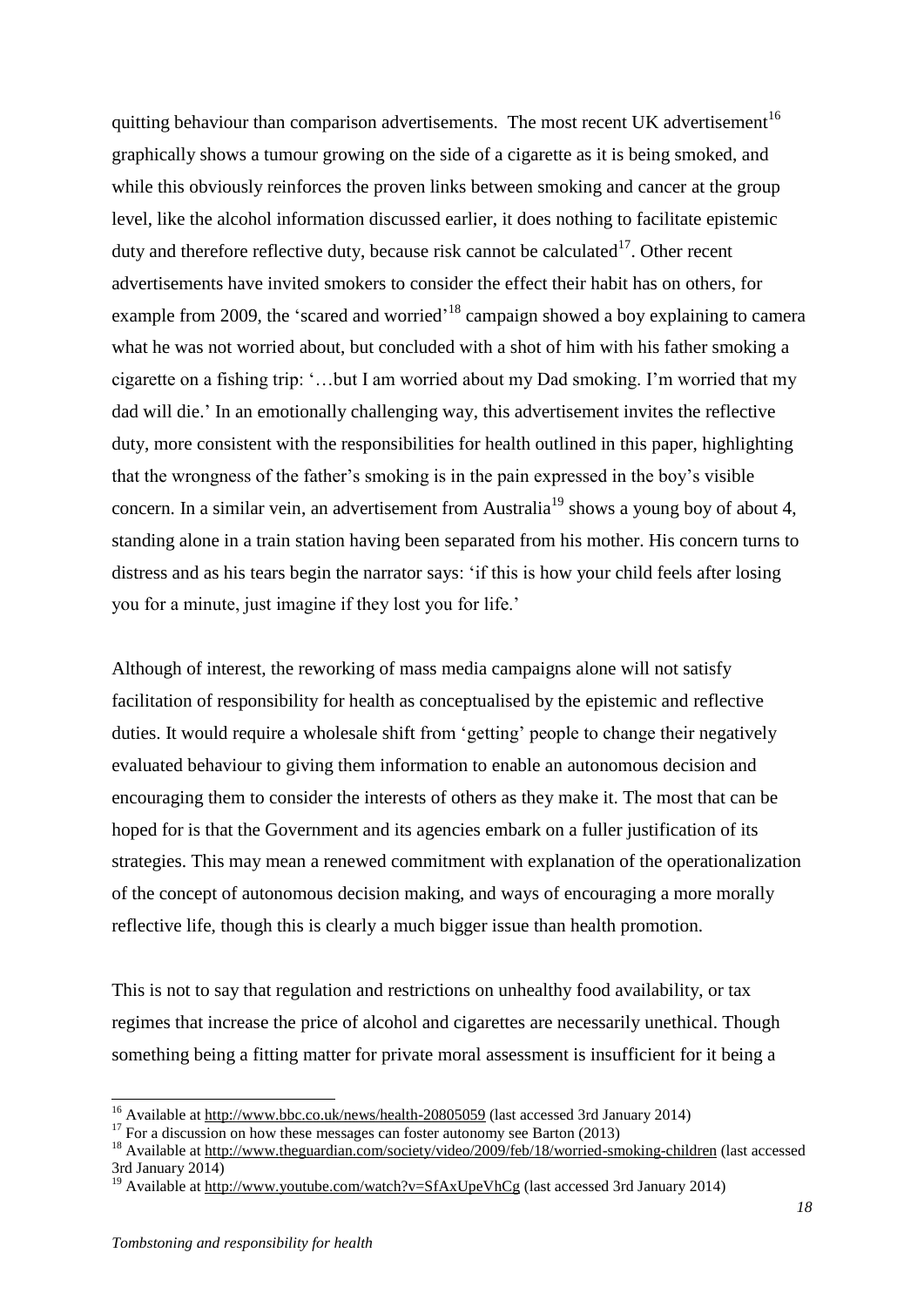proper subject for public morality, this does not mean that the public has no interest in behaviour affecting individual health. But at the very least the essentially private nature of these behaviours requires public health authorities to provide a full explanation for policy interventions seeking regulation. Something within the sphere of our individual influence being bad not for us, but our health, narrowly defined is not sufficient. Our behaviour causing direct harm to others probably is enough, though causing indirect harm probably is not. Financial reasons alone present further difficulties in calculation in a system of socialised medicine and these provide better reasons for some measures (tax) than for others (bans).

### **Conclusion (1) - What's wrong with tombstoning?**

The account that I have offered is more aligned to the approach to tombstoning advocated by RoSPA and RNLI, and the analysis of this paper shows that it is because it focuses upon and facilitates the epistemic duty. Whether individual cases of tombstoning can be regarded as morally permissible depends on whether the framework of facilitation offered has been followed, and whether there has been adequate reflective attention given to the facts. If they have, tombstoning is morally defensible. I say defensible rather than permissible because the reflection is subject to evaluation and therefore disagreement and so should be regarded as a necessary rather than sufficient condition. A search for 'people are awesome<sup> $20$ </sup> via the video sharing website YouTube further illustrates this. With very few exceptions, the people undertaking all manner of daredevil feats, tombstoning, base jumping, tightrope walking and extreme cycling are properly prepared and equipped, and it is assumed that what might be called this 'professional' approach implies that they have given the activity serious consideration. It is easy to accept the invitation to marvel at the skill, courage, enjoyment and sheer verve of the acrobats. People really are awesome. Contrast this with a search for 'ultimate fails<sup>21</sup>. Amongst the assorted pratfalls, confused pets and distracted walking into glass doors are many examples of people falling off bikes and skateboards and hurting themselves. Like Sonny Wells, most 'victims' are ill prepared. There are few helmets or protective pads, and failure often is the result of laughingly inadequate preparation though

<sup>&</sup>lt;sup>20</sup> For example<http://www.youtube.com/watch?v=hhKXsLFKYqc> (last accessed 3rd January 2014)

<sup>&</sup>lt;sup>21</sup> For example http://www.youtube.com/w<u>atch?v=Ujwod-vqyqA</u> (last accessed 3rd January 2014)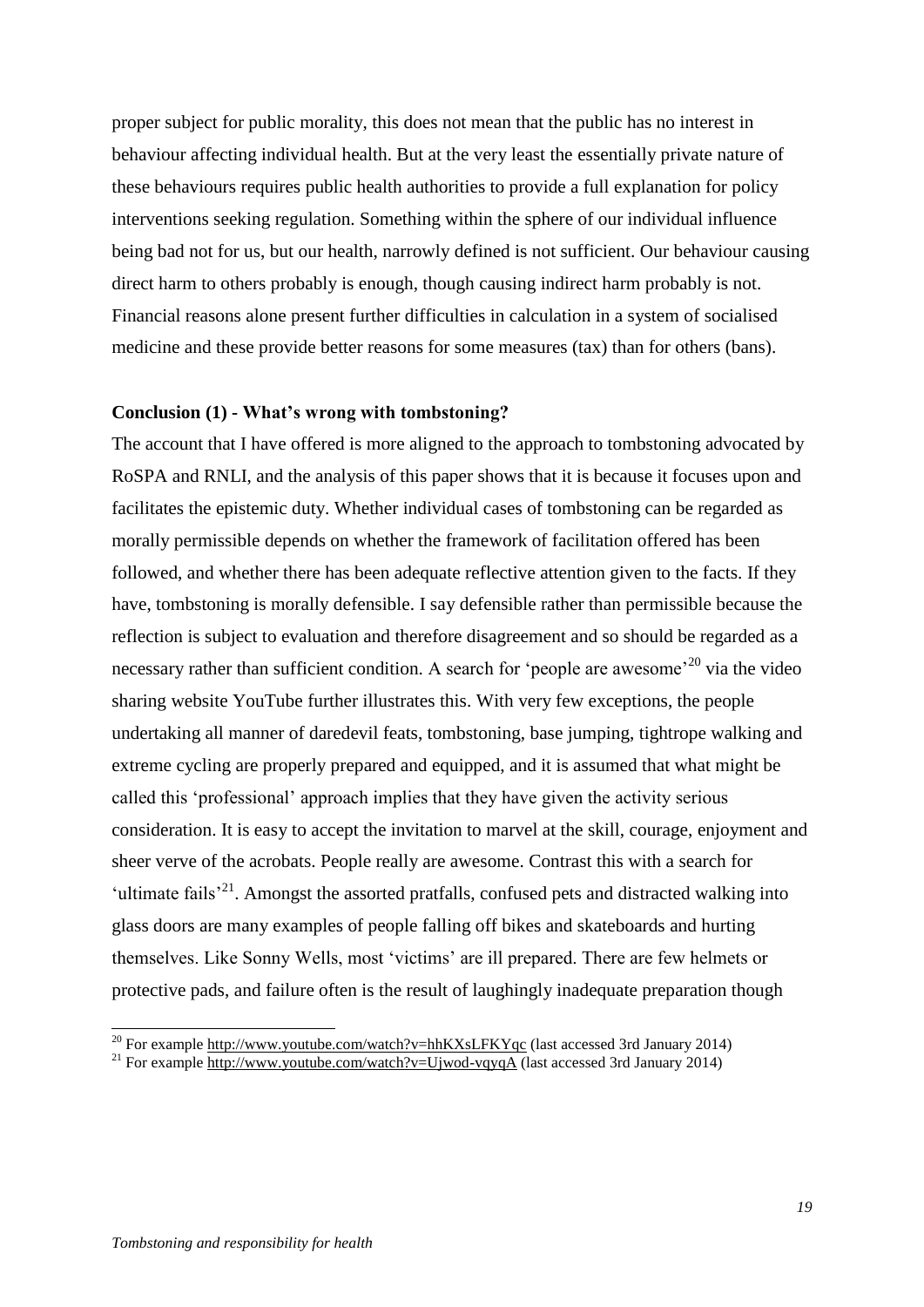onlookers' initial mirth often fades with the realisation that serious injury may have resulted. What is wrong with tombstoning? Nothing at all, potentially.

# **Conclusion (2) Responsibility for health.**

A change in emphasis from responsibility for health as following public health advice to a model of responsibility which instead requires private process is closer to the espoused predominant value of respecting autonomy. It will require the giving of information about health in a more neutral way to facilitate the epistemic duty. The major challenge is in the reflective duty, which becomes the principal personal responsibility for health. It will remain the case that decision making will be influenced by factors outside individual control, but these will be reduced by a more reflective approach to deciding what our individual good life consists in and how this impacts on those who share our lives. Our responsibilities, that is our obligations, will be more clearly identified but not by the state in various guises. It probably is the case that most of us do have moral obligations in respect of our health, and that they are largely unfulfilled. Insufficiently challenged weakness of will in the consumption of tobacco and alcohol and all manner of health threatening habits possibly are, for many of us, immoral. And though the end results are similar, the key difference between this conclusion and the similar, if unstated, one of orthodox health promotion, is that this account of responsibility for health is one of individual process rather than collective outcome. The only duties we all have in respect of our health are the epistemic and reflective duties, though other autonomycompatible responsibilities will follow for many.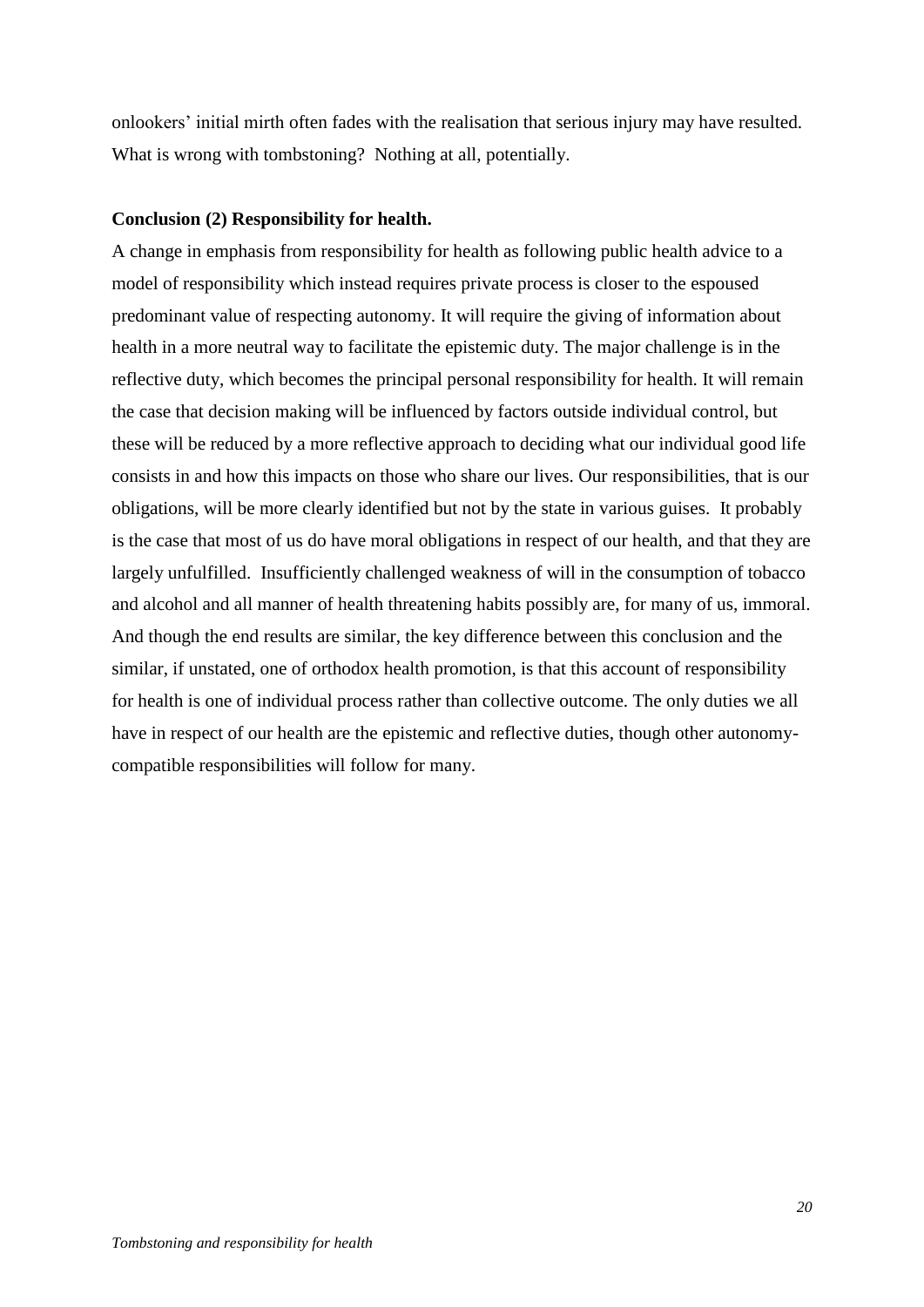#### **References**

- Aiken, M. (2009). Exclusive: MSP calls for ban on online videos showing tombstoning. *Daily Record August 16<sup>th</sup> 2009.*
- Allender, S., Balakrishnan, R., Scarborough, P., Webster, P., Raynor, M. (2009). The burden of smoking related ill health in the UK. *Tobacco Control,* 18; 262 – 267.
- Allmark P. and Tod A. (2007). Philosophy and health education: the case of lung cancer and smoking. In Drummond J.S. and Standish P. (eds) (2007) *The Philosophy of Nurse Education*. Chapter 2, pp 46-58. Palgrave Macmillan: Basingstoke.
- Archard, D (2011) Why Moral philosophers are not and should not be moral experts. *Bioethics,* 25(3):119 – 127.
- Bala, M., Strzeszynski, L., & Cahill, K. (2008). Mass media interventions for smoking cessation in adults. *Cochrane Database Systematic Review*, 1.
- Barton, S. (2013). How tobacco health warnings can foster autonomy. *Public Health Ethics*, 6(2):207-219
- Brassington, I. (2013). What's the Point of Philosophical Bioethics? *Health Care Analysis,* 21  $(1):20-30.$
- British Broadcasting Corporation (2004**).** Smoking 'working-class pleasure' [http://news.bbc.co.uk/1/hi/uk\\_politics/3789591.stm](http://news.bbc.co.uk/1/hi/uk_politics/3789591.stm) (last accessed 3rd January 2014).
- British Broadcasting Corporation (2007**).** Youth charged over tombstoning.[on line] [http://news.bbc.co.uk/1/hi/scotland/tayside\\_and\\_central/8077061.stm](http://news.bbc.co.uk/1/hi/scotland/tayside_and_central/8077061.stm) (last accessed 3rd January 2014).
- British Broadcasting Corporation (2008a**)** Photo shows injured 'tombstoner' <http://news.bbc.co.uk/1/hi/england/hampshire/7403359.stm> (last accessed 3rd January 2014).
- British Broadcasting Corporation (2008b**).** Police to use tombstoning video <http://news.bbc.co.uk/1/hi/england/hampshire/7465497.stm>(last accessed 3rd January 2014).
- British Broadcasting Corporation (2008c). Remorse of paralysed tombstone [on line] <http://news.bbc.co.uk/1/hi/england/hampshire/7459821.stm>(last accessed 3rd January 2014).
- British Broadcasting Corporation (2011a**).** Groups of tombstoners in Devon targeted by police order. [on line] <http://www.bbc.co.uk/news/uk-england-devon-12878996> (last accessed 3rd January 2014).
- British Broadcasting Corporation (2011b**).** Tombstoning victim Sonny Wells in Dover safety DVD)<http://www.bbc.co.uk/news/uk-england-12473930>(last accessed 3rd January 2014)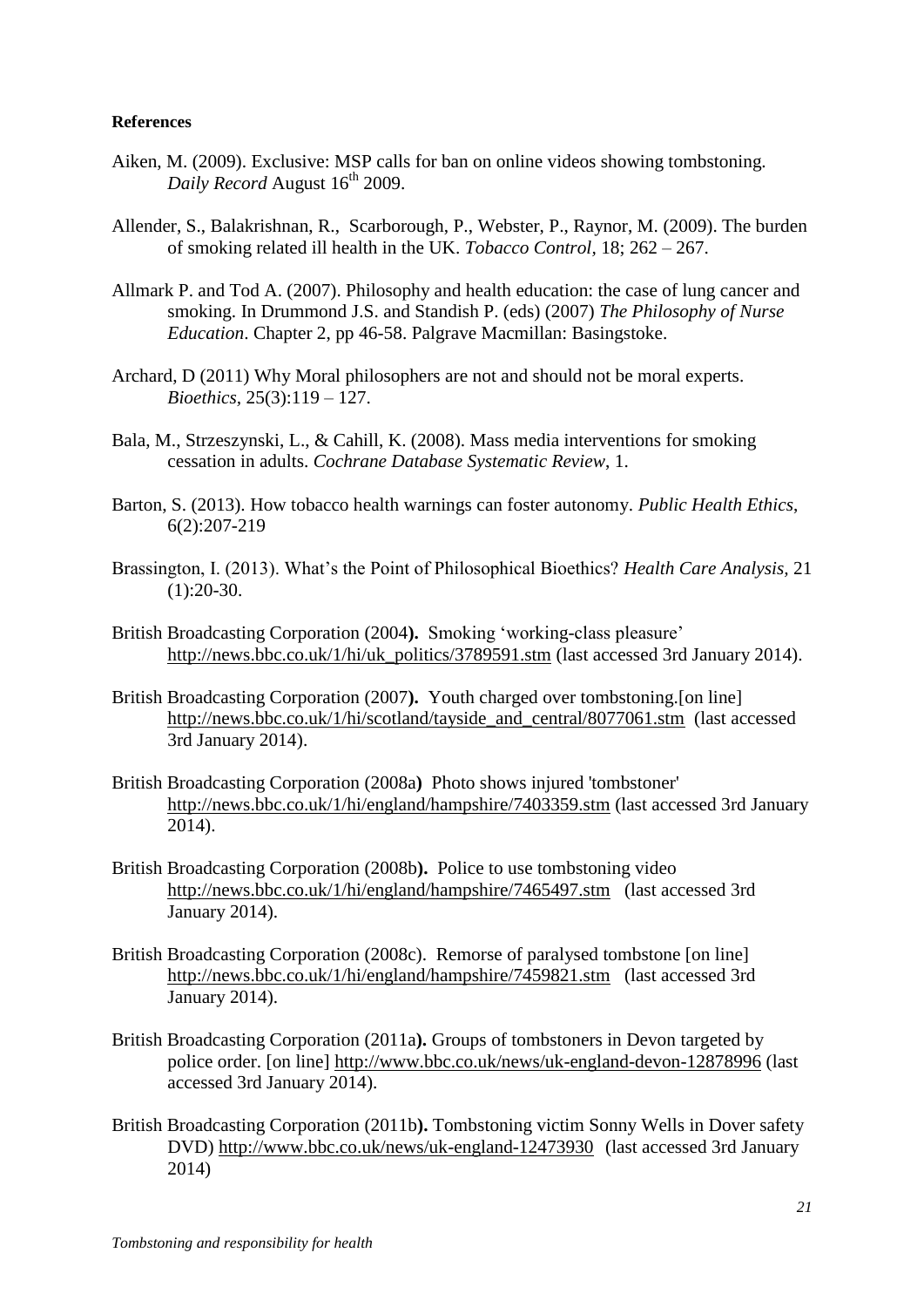- Cabinet Office (2011). *Behavioural Insights Team Annual Update 2010–11* London: Cabinet Office Behavioural Insights Team.
- Chandler, J. (2007). Andrew McAuley was not crazy or reckless but crossing the Tasman Sea in a kayak was a calculated, planned gamble he lost. *The Age* 17<sup>th</sup> February 2007 [http://www.theage.com.au/news/national/andrew-mcauley-was-not-crazy-or-reckless](http://www.theage.com.au/news/national/andrew-mcauley-was-not-crazy-or-reckless-but-crossing-the-tasmansea-in-a-kayak-was-a-calculated-planned-gamble-he-lost/2007/02/16/1171405447066.html)[but-crossing-the-tasmansea-in-a-kayak-was-a-calculated-planned-gamble-he](http://www.theage.com.au/news/national/andrew-mcauley-was-not-crazy-or-reckless-but-crossing-the-tasmansea-in-a-kayak-was-a-calculated-planned-gamble-he-lost/2007/02/16/1171405447066.html)[lost/2007/02/16/1171405447066.html](http://www.theage.com.au/news/national/andrew-mcauley-was-not-crazy-or-reckless-but-crossing-the-tasmansea-in-a-kayak-was-a-calculated-planned-gamble-he-lost/2007/02/16/1171405447066.html) (last accessed 3rd January 2014).
- Clark, M. (2002). *Paradoxes from A to Z*. London: Routledge.
- Coggon, J. (2012). *What Makes health Public?* Cambridge: Cambridge University Press.
- Collis, J., Grayson, A, and Johal, S. (2010) Econometric Analysis of Alcohol Consumption in the UK. HMRC working paper 10. London; HMRC.
- Department of Health (2010). Our Health and Wellbeing Today. London: Department of Health [on line] [https://www.gov.uk/government/uploads/system/uploads/attachment\\_data/file/215911](https://www.gov.uk/government/uploads/system/uploads/attachment_data/file/215911/dh_122238.pdf) [/dh\\_122238.pdf](https://www.gov.uk/government/uploads/system/uploads/attachment_data/file/215911/dh_122238.pdf) (last accessed 4th January 2014)
- Department of Health (2012) *A consultation on strengthening the NHS Constitution.*  London: Department of Health. [on line] [http://consultations.dh.gov.uk/nhs](http://consultations.dh.gov.uk/nhs-constitution-team/nhs-constitution)[constitution-team/nhs-constitution](http://consultations.dh.gov.uk/nhs-constitution-team/nhs-constitution) (last accessed 3rd January 2014).
- Dover District Community Safety Partnership (2011). *The dangers of tombstoning (video)* available at<http://www.youtube.com/watch?v=hEJUjAeJE48>(last accessed 3rd January 2014).
- Durkin, S. J., Biener, L., & Wakefield, M. A. (2009). Effects of different types of antismoking ads on reducing disparities in smoking cessation among socioeconomic subgroups. *American Journal of Public Health,* 99(12): 2217 – 2223.
- Durkin, S., Brennan, E., & Wakefield, M. (2012). Mass media campaigns to promote smoking cessation among adults: an integrative review. *Tobacco Control*, 21(2):127- 138.
- Dworkin, G. (1988). *The Theory and Practice of Autonomy*. Cambridge: Cambridge University Press.
- Farelly C., Duke, J.C., Davis,K.C. Nonnemaker, J.M., Kamyab, ., Willett, J.G *et al.* (2012). Promotion of Smoking Cessation with Emotional and/or Graphic Antismoking Advertising. *American Journal of Preventative Medicine*, 43(5):475–482.
- Fitzpatrick, M. (2001). *The Tyranny of Health*: *doctors and the regulation of lifestyle*. London: Routledge.
- Foot, P. (1985). Utilitarianism and the Virtues. *Mind*, *94*(374):196-209.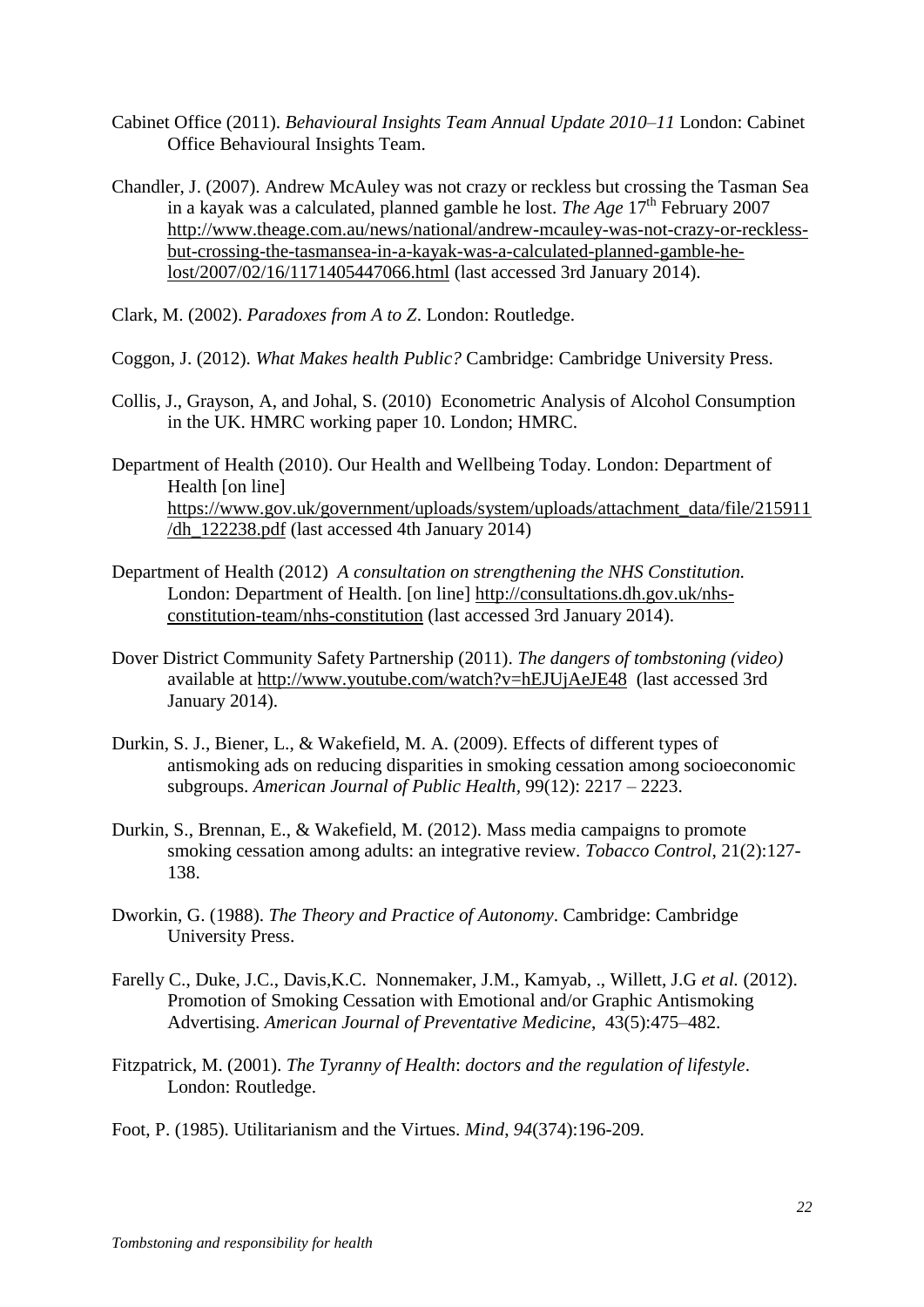- Gert, B. (2005). Morality' *Its Nature and Justification. Revised Edition*. Oxford: Oxford University Press.
- Gillon, R. (2003). Ethics needs principles—four can encompass the rest—and respect for autonomy should be "first among equals". *Journal of Medical Ethics*, 29(5):307-312.
- Goodin, R.E. (1995). *Utilitarianism as a Public Policy*. Cambridge: Cambridge University Press.
- Gordon, J-S. (2012). Moral philosophers are moral experts! A reply to David Archard. *Bioethics.* Advance access published 19<sup>th</sup> September 2012 DOI 10.1111/j.1467-8519.2012.02004.x
- Greene, J (2013) *Moral Tribes: Emotion, Reason, and the Gap Between Us and Them*. New York: The Penguin Press.
- Hare, R.M. (1981). *Moral Thinking. Its Levels, method and point.* Oxford: Oxford University Press.
- Hayry, M (1994). *Liberal Utilitarianism and Applied Ethics*. London Routledge.

H.M. Treasury (2009). *Budget 2009*. London; The Stationery office.

- Hooker, B. (2000a). Sidgwick and common-sense morality. *Utilitas*, *12*(3):347-360.
- Hooker, B. (2000b). *Ideal code, real world: A rule-consequentialist theory of morality*. Oxford: Oxford University Press.
- Holland, S. (2007). *Public Health Ethics*. Cambridge: Polity Press.
- House of Commons Science and Technology Committee (2011). *Alcohol Guidelines. 11th report of session 2010 – 2011*. London: The Stationary Office Limited.
- Jacobson, D. (2008). Utilitarianism without Consequentialism: The Case of John Stuart Mill. *Philosophical Review*, *117*(2):159-191.
- Kekes, J. (2008). *Enjoyment*. Oxford: Clarenden Press.
- King's Fund (2004). *Public attitudes to public health policy*. London; Kings Fund.
- Lang, G. (2008). Consequentialism, Cluelessness, and Indifference. *The Journal of Value Inquiry*, *42*(4):477-485.
- Levy, N. (2006). Open-mindedness and the duty to gather evidence. *Public Affairs Quarterley,* 20(1):55- 66.
- Macagno, F., and Walton, D. (2009). Argument from analogy in law, the classical tradition, and recent theories. *Philosophy and rhetoric*, *42*(2):154-182

McAuley, V. (2010). *Solo*. Sydney: Macmillan.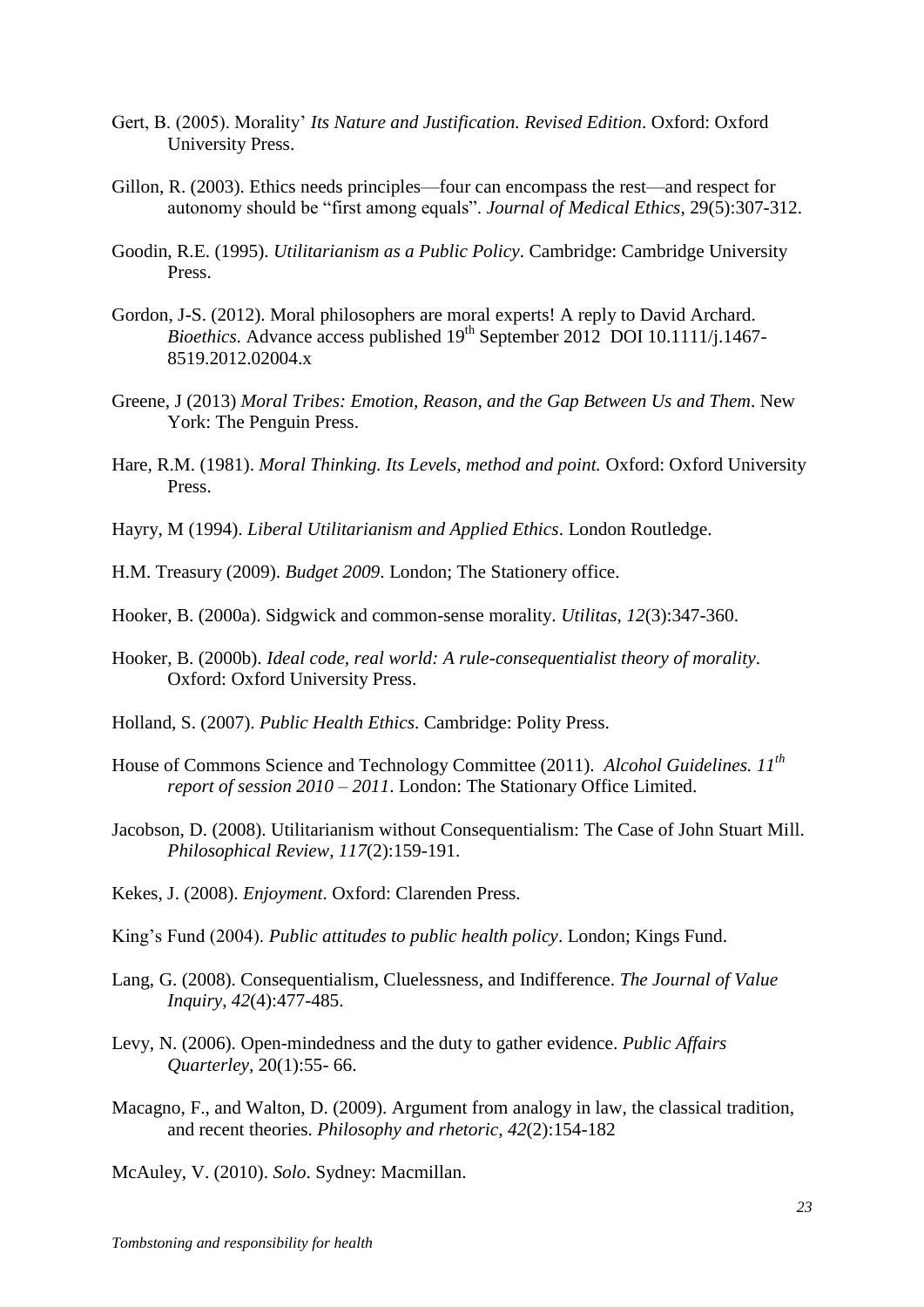McKinnon, C. (2006). *Toleration: A Critical Introduction*. London: Routledge.

- National Health Service (2012). *Your drinking and you. The facts on alcohol and how to cut down.* London: Department of Health [on line] [http://www.nhs.uk/Change4Life/supporter](http://www.nhs.uk/Change4Life/supporter-resources/downloads/408723_Your_Drinking_And_You.pdf)[resources/downloads/408723\\_Your\\_Drinking\\_And\\_You.pdf](http://www.nhs.uk/Change4Life/supporter-resources/downloads/408723_Your_Drinking_And_You.pdf) (last accessed 3rd January 2014).
- National Treatment Agency for Substance Misuse (2013) Alcohol treatment in England 2011-2012. [on line]<http://www.nta.nhs.uk/uploads/alcoholcommentary2013final.pdf> (last accessed 3rd January 2014).
- Rothstein, M. (2004). Are Traditional Public Health Strategies Consistent with Contemporary American Values? *Temple Law Review*, 77(2), 175.
- Royal National Lifeboat Institution (undated) Tombstoning [on line] [http://rnli.org/safetyandeducation/stayingsafe/beach-safety/Pages/Beach-safety](http://rnli.org/safetyandeducation/stayingsafe/beach-safety/Pages/Beach-safety-advice-content/Hazards-and-dangers-content/Tombstoning.aspx)[advice-content/Hazards-and-dangers-content/Tombstoning.aspx](http://rnli.org/safetyandeducation/stayingsafe/beach-safety/Pages/Beach-safety-advice-content/Hazards-and-dangers-content/Tombstoning.aspx) (last accessed 3rd January 2014).
- Royal Society for the Prevention of Accidents (RoSPA)(undated). Tombstoning 'Don't jump into the unknown' [on line] [http://www.rospa.com/leisuresafety/adviceandinformation/watersafety/tombstoning.as](http://www.rospa.com/leisuresafety/adviceandinformation/watersafety/tombstoning.aspx) [px](http://www.rospa.com/leisuresafety/adviceandinformation/watersafety/tombstoning.aspx) (last accessed 3rd January 2014).
- Seedhouse, D. (2009). *Ethics the heart of healthcare (3rd edition).* Chichester: John Wiley and sons.
- Sellers, R. (2008). Hellraisers; *The life and inebriated times of Richard burton, Richard Harris, Peter O'Toole and Oliver Reed*. London: Preface.
- Sinnott-Armstrong, (2012) "Consequentialism", *The Stanford Encyclopedia of Philosophy*  (Winter 2012 Edition), <http://plato.stanford.edu/archives/win2012/entries/consequentialism/>(Last accessed 3rd January 2014).
- Snelling, P.C. (2012). Saying something interesting about responsibility for health. *Nursing Philosophy*, *13*(3):161-178.
- Spranzi, M. (2012). The Normative Relevance of Cases. *Cambridge Quarterly of Healthcare Ethics*, *21*(4):481-492.
- Sterba, J.P. (2005). *The Triumph of practice over Theory in Ethics*. New York: Oxford University Press.
- Strawson, P. (1962). Freedom and Resentment. Proceedings of the British Academy, 48, 1 25. Reprinted in Watson, G. (ed) (2003). *Free Will (second edition)* Oxford: Oxford University Press, pp 72 – 93.

Streumer, B. (2003). Can Consequentialism Cover Everything? *Utilitas*, *15*(2):237-247.